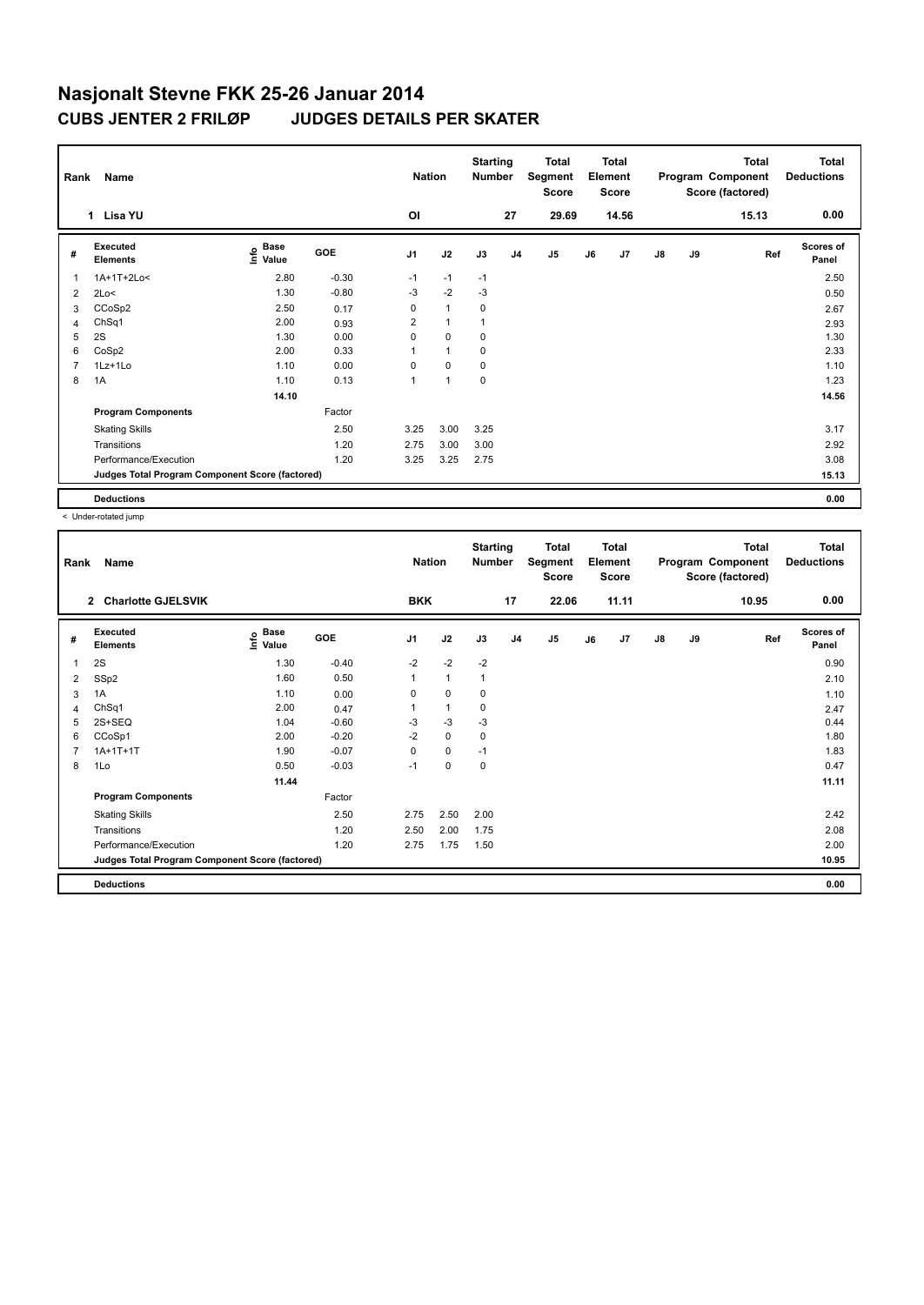| Rank           | Name                                            |                           |            | <b>Nation</b>  |              | <b>Starting</b><br><b>Number</b> |                | <b>Total</b><br>Segment<br><b>Score</b> |    | <b>Total</b><br>Element<br><b>Score</b> |               |    | <b>Total</b><br>Program Component<br>Score (factored) | <b>Total</b><br><b>Deductions</b> |
|----------------|-------------------------------------------------|---------------------------|------------|----------------|--------------|----------------------------------|----------------|-----------------------------------------|----|-----------------------------------------|---------------|----|-------------------------------------------------------|-----------------------------------|
|                | Irina Karen ASTORGA<br>3                        |                           |            | <b>BKK</b>     |              |                                  | 4              | 21.82                                   |    | 11.39                                   |               |    | 10.43                                                 | 0.00                              |
| #              | Executed<br><b>Elements</b>                     | Base<br>e Base<br>⊆ Value | <b>GOE</b> | J <sub>1</sub> | J2           | J3                               | J <sub>4</sub> | J5                                      | J6 | J <sub>7</sub>                          | $\mathsf{J}8$ | J9 | Ref                                                   | Scores of<br>Panel                |
| 1              | 1Lo+1Lo+1Lo                                     | 1.50                      | 0.00       | $\mathbf 0$    | $\mathbf 0$  | $\mathbf 0$                      |                |                                         |    |                                         |               |    |                                                       | 1.50                              |
| 2              | ChSq1                                           | 2.00                      | 0.23       | 0              | $\mathbf{1}$ | $\mathbf 0$                      |                |                                         |    |                                         |               |    |                                                       | 2.23                              |
| 3              | 1A                                              | 1.10                      | 0.00       | 0              | 0            | 0                                |                |                                         |    |                                         |               |    |                                                       | 1.10                              |
| $\overline{4}$ | 2T                                              | 1.30                      | $-0.27$    | $-1$           | $-1$         | $-2$                             |                |                                         |    |                                         |               |    |                                                       | 1.03                              |
| 5              | 2S<                                             | 0.90                      | $-0.40$    | $-1$           | $-3$         | $-2$                             |                |                                         |    |                                         |               |    |                                                       | 0.50                              |
| 6              | CCoSp1                                          | 2.00                      | 0.33       |                | $\mathbf{1}$ | $\mathbf 0$                      |                |                                         |    |                                         |               |    |                                                       | 2.33                              |
|                | $1A+2T<<$                                       | 1.50                      | $-0.60$    | -3             | $-3$         | -3                               |                |                                         |    |                                         |               |    |                                                       | 0.90                              |
| 8              | CSSp1                                           | 1.90                      | $-0.10$    | $-1$           | $\mathbf 0$  | $\mathbf 0$                      |                |                                         |    |                                         |               |    |                                                       | 1.80                              |
|                |                                                 | 12.20                     |            |                |              |                                  |                |                                         |    |                                         |               |    |                                                       | 11.39                             |
|                | <b>Program Components</b>                       |                           | Factor     |                |              |                                  |                |                                         |    |                                         |               |    |                                                       |                                   |
|                | <b>Skating Skills</b>                           |                           | 2.50       | 2.50           | 2.00         | 2.00                             |                |                                         |    |                                         |               |    |                                                       | 2.17                              |
|                | Transitions                                     |                           | 1.20       | 2.25           | 2.25         | 1.50                             |                |                                         |    |                                         |               |    |                                                       | 2.00                              |
|                | Performance/Execution                           |                           | 1.20       | 2.50           | 2.25         | 1.75                             |                |                                         |    |                                         |               |    |                                                       | 2.17                              |
|                | Judges Total Program Component Score (factored) |                           |            |                |              |                                  |                |                                         |    |                                         |               |    |                                                       | 10.43                             |
|                | <b>Deductions</b>                               |                           |            |                |              |                                  |                |                                         |    |                                         |               |    |                                                       | 0.00                              |

< Under-rotated jump << Downgraded jump

| Rank           | Name                                            |                                  |         | <b>Nation</b>  |              | <b>Starting</b><br>Number |                | <b>Total</b><br>Segment<br><b>Score</b> |    | <b>Total</b><br>Element<br><b>Score</b> |               |    | <b>Total</b><br>Program Component<br>Score (factored) | <b>Total</b><br><b>Deductions</b> |
|----------------|-------------------------------------------------|----------------------------------|---------|----------------|--------------|---------------------------|----------------|-----------------------------------------|----|-----------------------------------------|---------------|----|-------------------------------------------------------|-----------------------------------|
|                | 4 Tiril FREDRIKSBERG ROALD                      |                                  |         | OI             |              |                           | 23             | 21.01                                   |    | 9.98                                    |               |    | 11.03                                                 | 0.00                              |
| #              | Executed<br><b>Elements</b>                     | <b>Base</b><br>e Base<br>⊆ Value | GOE     | J <sub>1</sub> | J2           | J3                        | J <sub>4</sub> | J5                                      | J6 | J7                                      | $\mathsf{J}8$ | J9 | Ref                                                   | <b>Scores of</b><br>Panel         |
| 1              | CSp1                                            | 1.40                             | 0.50    | 1              | $\mathbf{1}$ | 1                         |                |                                         |    |                                         |               |    |                                                       | 1.90                              |
| 2              | 1A                                              | 1.10                             | $-0.27$ | $-1$           | $-2$         | $-1$                      |                |                                         |    |                                         |               |    |                                                       | 0.83                              |
| 3              | ChSq1                                           | 2.00                             | 0.47    | 1              | $\mathbf{1}$ | 0                         |                |                                         |    |                                         |               |    |                                                       | 2.47                              |
| 4              | 1A+SEQ                                          | 0.88                             | $-0.40$ | $-2$           | $-2$         | $-2$                      |                |                                         |    |                                         |               |    |                                                       | 0.48                              |
| 5              | CCoSpB                                          | 1.70                             | $-0.20$ | 0              | $-1$         | $-1$                      |                |                                         |    |                                         |               |    |                                                       | 1.50                              |
| 6              | 2S                                              | 1.30                             | $-0.60$ | -3             | $-3$         | -3                        |                |                                         |    |                                         |               |    |                                                       | 0.70                              |
| $\overline{7}$ | 1Lz                                             | 0.60                             | 0.00    | 0              | 0            | 0                         |                |                                         |    |                                         |               |    |                                                       | 0.60                              |
| 8              | 1F+1Lo+1Lo                                      | 1.50                             | 0.00    | 0              | $\pmb{0}$    | 0                         |                |                                         |    |                                         |               |    |                                                       | 1.50                              |
|                |                                                 | 10.48                            |         |                |              |                           |                |                                         |    |                                         |               |    |                                                       | 9.98                              |
|                | <b>Program Components</b>                       |                                  | Factor  |                |              |                           |                |                                         |    |                                         |               |    |                                                       |                                   |
|                | <b>Skating Skills</b>                           |                                  | 2.50    | 2.50           | 2.50         | 2.00                      |                |                                         |    |                                         |               |    |                                                       | 2.33                              |
|                | Transitions                                     |                                  | 1.20    | 2.25           | 2.25         | 1.75                      |                |                                         |    |                                         |               |    |                                                       | 2.08                              |
|                | Performance/Execution                           |                                  | 1.20    | 2.50           | 2.25         | 2.00                      |                |                                         |    |                                         |               |    |                                                       | 2.25                              |
|                | Judges Total Program Component Score (factored) |                                  |         |                |              |                           |                |                                         |    |                                         |               |    |                                                       | 11.03                             |
|                | <b>Deductions</b>                               |                                  |         |                |              |                           |                |                                         |    |                                         |               |    |                                                       | 0.00                              |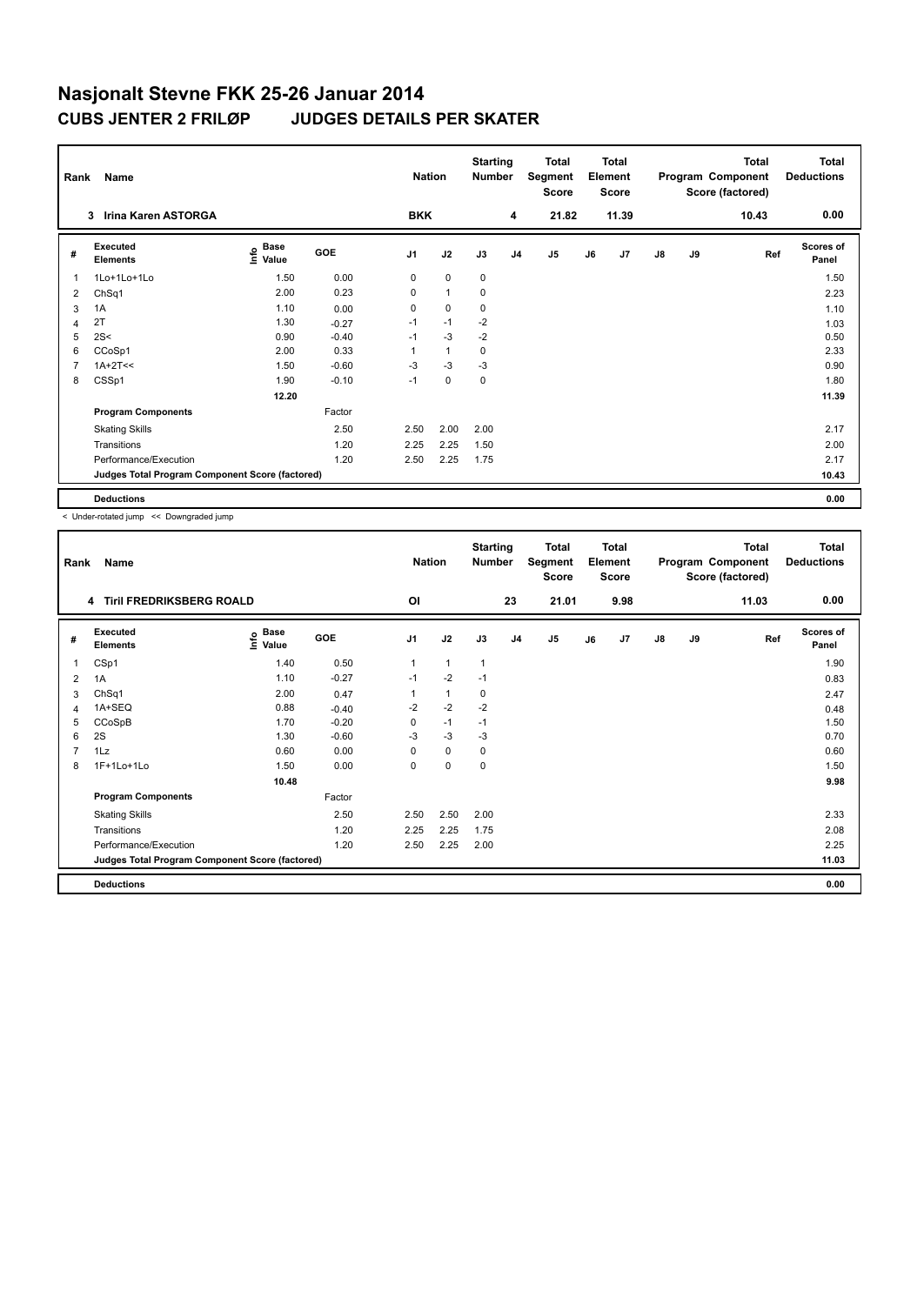| Rank           | Name                                            |                                  |         | <b>Nation</b>  |              | <b>Starting</b><br>Number        |                | <b>Total</b><br>Segment<br><b>Score</b>        |    | <b>Total</b><br>Element<br><b>Score</b> |    |    | <b>Total</b><br>Program Component<br>Score (factored) | <b>Total</b><br><b>Deductions</b> |
|----------------|-------------------------------------------------|----------------------------------|---------|----------------|--------------|----------------------------------|----------------|------------------------------------------------|----|-----------------------------------------|----|----|-------------------------------------------------------|-----------------------------------|
|                | 5 Oda GUNDERSEN                                 |                                  |         | <b>AKK</b>     |              |                                  | 6              | 19.38                                          |    | 7.63                                    |    |    | 11.75                                                 | 0.00                              |
| #              | <b>Executed</b><br><b>Elements</b>              | <b>Base</b><br>e Base<br>⊆ Value | GOE     | J <sub>1</sub> | J2           | J3                               | J <sub>4</sub> | J5                                             | J6 | J7                                      | J8 | J9 | Ref                                                   | <b>Scores of</b><br>Panel         |
| 1              | 1F                                              | 0.50                             | 0.13    | 0              | $\mathbf{1}$ | $\mathbf{1}$                     |                |                                                |    |                                         |    |    |                                                       | 0.63                              |
| $\overline{2}$ | 1A                                              | 1.10                             | 0.00    | 0              | $\mathbf 0$  | 0                                |                |                                                |    |                                         |    |    |                                                       | 1.10                              |
| 3              | 2S                                              | 1.30                             | $-0.60$ | $-3$           | $-3$         | $-3$                             |                |                                                |    |                                         |    |    |                                                       | 0.70                              |
| 4              | $1A+1T$                                         | 1.50                             | 0.20    | 1              | $\mathbf{1}$ | $\mathbf{1}$                     |                |                                                |    |                                         |    |    |                                                       | 1.70                              |
| 5              | ChSq                                            | 0.00                             | 0.00    | l,             | ÷,           | L,                               |                |                                                |    |                                         |    |    |                                                       | 0.00                              |
| 6              | CoSp2                                           | 2.00                             | 0.00    | 0              | 0            | 0                                |                |                                                |    |                                         |    |    |                                                       | 2.00                              |
| $\overline{7}$ | 1Lz+1T+1Lo                                      | 1.50                             | 0.00    | 0              | $\pmb{0}$    | $\pmb{0}$                        |                |                                                |    |                                         |    |    |                                                       | 1.50                              |
| 8              | SSp                                             | 0.00                             | 0.00    |                |              |                                  |                |                                                |    |                                         |    |    |                                                       | 0.00                              |
|                |                                                 | 7.90                             |         |                |              |                                  |                |                                                |    |                                         |    |    |                                                       | 7.63                              |
|                | <b>Program Components</b>                       |                                  | Factor  |                |              |                                  |                |                                                |    |                                         |    |    |                                                       |                                   |
|                | <b>Skating Skills</b>                           |                                  | 2.50    | 2.75           | 2.50         | 2.25                             |                |                                                |    |                                         |    |    |                                                       | 2.50                              |
|                | Transitions                                     |                                  | 1.20    | 2.50           | 2.25         | 1.75                             |                |                                                |    |                                         |    |    |                                                       | 2.17                              |
|                | Performance/Execution                           |                                  | 1.20    | 2.75           | 2.50         | 2.00                             |                |                                                |    |                                         |    |    |                                                       | 2.42                              |
|                | Judges Total Program Component Score (factored) |                                  |         |                |              |                                  |                |                                                |    |                                         |    |    |                                                       | 11.75                             |
|                | <b>Deductions</b>                               |                                  |         |                |              |                                  |                |                                                |    |                                         |    |    |                                                       | 0.00                              |
|                |                                                 |                                  |         |                |              |                                  |                |                                                |    |                                         |    |    |                                                       |                                   |
| Rank           | Name                                            |                                  |         | <b>Nation</b>  |              | <b>Starting</b><br><b>Number</b> |                | <b>Total</b><br><b>Segment</b><br><b>Score</b> |    | <b>Total</b><br>Element<br><b>Score</b> |    |    | <b>Total</b><br>Program Component<br>Score (factored) | <b>Total</b><br><b>Deductions</b> |
|                | 6 Marie Pryme HYSTAD                            |                                  |         | <b>BKK</b>     |              |                                  | 3              | 18.87                                          |    | 10.19                                   |    |    | 8.68                                                  | 0.00                              |
| #              | <b>Executed</b><br><b>Elements</b>              | <b>Base</b><br>e Base<br>⊆ Value | GOE     | J <sub>1</sub> | J2           | J3                               | J <sub>4</sub> | J5                                             | J6 | J7                                      | J8 | J9 | Ref                                                   | <b>Scores of</b><br>Panel         |
| 1              | $1A+1T$                                         | 1.50                             | $-0.07$ | $-1$           | $\mathbf 0$  | $\mathbf 0$                      |                |                                                |    |                                         |    |    |                                                       | 1.43                              |
| $\overline{2}$ | 2S                                              | 1.30                             | $-0.47$ | $-2$           | $-3$         | $-2$                             |                |                                                |    |                                         |    |    |                                                       | 0.83                              |
| 3              | 1A                                              | 1.10                             | $-0.20$ | $-1$           | $-1$         | $-1$                             |                |                                                |    |                                         |    |    |                                                       | 0.90                              |
| 4              | CCoSpB                                          | 1.70                             | 0.33    | 1              | $\mathbf{1}$ | 0                                |                |                                                |    |                                         |    |    |                                                       | 2.03                              |
| 5              | 1Lz+1Lo+1T                                      | 1.50                             | $-0.03$ | $-1$           | $\mathbf 0$  | 0                                |                |                                                |    |                                         |    |    |                                                       | 1.47                              |
| 6              | 1F                                              | 0.50                             | 0.00    | 0              | 0            | 0                                |                |                                                |    |                                         |    |    |                                                       | 0.50                              |
| $\overline{7}$ | ChSq1                                           | 2.00                             | $-0.17$ | $-1$           | $\pmb{0}$    | 0                                |                |                                                |    |                                         |    |    |                                                       | 1.83                              |
| 8              | SSp1                                            | 1.30                             | $-0.10$ | 0              | $-1$         | 0                                |                |                                                |    |                                         |    |    |                                                       | 1.20                              |
|                |                                                 | 10.90                            |         |                |              |                                  |                |                                                |    |                                         |    |    |                                                       | 10.19                             |
|                | <b>Program Components</b>                       |                                  | Factor  |                |              |                                  |                |                                                |    |                                         |    |    |                                                       |                                   |
|                | <b>Skating Skills</b>                           |                                  | 2.50    | 2.00           | 1.50         | 1.50                             |                |                                                |    |                                         |    |    |                                                       | 1.67                              |
|                | Transitions                                     |                                  | 1.20    | 2.50           | 1.50         | 1.50                             |                |                                                |    |                                         |    |    |                                                       | 1.83                              |
|                | Performance/Execution                           |                                  | 1.20    | 2.25           | 1.75         | 1.75                             |                |                                                |    |                                         |    |    |                                                       | 1.92                              |
|                | Judges Total Program Component Score (factored) |                                  |         |                |              |                                  |                |                                                |    |                                         |    |    |                                                       | 8.68                              |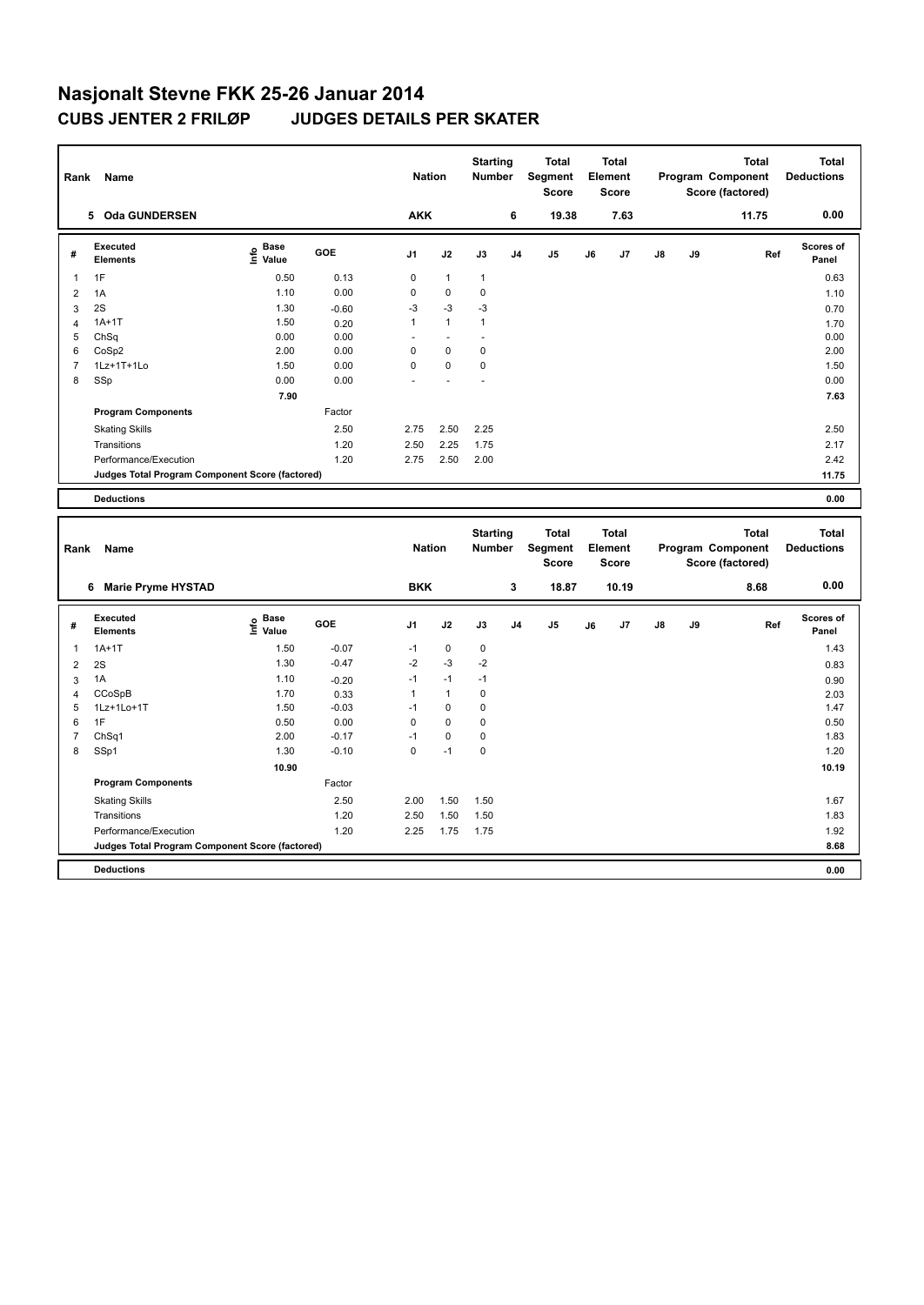| Rank           | Name                                            |                                  |         | <b>Nation</b>  |              | <b>Starting</b><br>Number        |                | <b>Total</b><br>Segment<br><b>Score</b>        |    | <b>Total</b><br>Element<br><b>Score</b> |    |    | <b>Total</b><br>Program Component<br>Score (factored) | <b>Total</b><br><b>Deductions</b> |
|----------------|-------------------------------------------------|----------------------------------|---------|----------------|--------------|----------------------------------|----------------|------------------------------------------------|----|-----------------------------------------|----|----|-------------------------------------------------------|-----------------------------------|
|                | 7 Tuva Brady NORMANSETH                         |                                  |         | OI             |              |                                  | 1              | 18.60                                          |    | 9.80                                    |    |    | 8.80                                                  | 0.00                              |
| #              | <b>Executed</b><br>Elements                     | <b>Base</b><br>e Base<br>⊆ Value | GOE     | J <sub>1</sub> | J2           | J3                               | J <sub>4</sub> | J5                                             | J6 | J7                                      | J8 | J9 | Ref                                                   | <b>Scores of</b><br>Panel         |
| 1              | CoSp1                                           | 1.70                             | $-0.10$ | $-1$           | $\mathbf 0$  | $\mathbf 0$                      |                |                                                |    |                                         |    |    |                                                       | 1.60                              |
| $\overline{2}$ | 1A+1T+1Lo                                       | 2.00                             | 0.00    | 0              | 0            | 0                                |                |                                                |    |                                         |    |    |                                                       | 2.00                              |
| 3              | ChSq1                                           | 2.00                             | $-0.17$ | $-1$           | $\mathbf 0$  | 0                                |                |                                                |    |                                         |    |    |                                                       | 1.83                              |
| $\overline{4}$ | CCoSp1                                          | 2.00                             | $-0.10$ | $-1$           | 0            | 0                                |                |                                                |    |                                         |    |    |                                                       | 1.90                              |
| 5              | $1F+1Lo$                                        | 1.00                             | 0.00    | 0              | $\mathbf 0$  | 0                                |                |                                                |    |                                         |    |    |                                                       | 1.00                              |
| 6              | 1A                                              | 1.10                             | $-0.60$ | $-3$           | $-3$         | $-3$                             |                |                                                |    |                                         |    |    |                                                       | 0.50                              |
| $\overline{7}$ | 1F                                              | 0.50                             | 0.00    | 0              | $\pmb{0}$    | $\pmb{0}$                        |                |                                                |    |                                         |    |    |                                                       | 0.50                              |
| 8              | 1Lo                                             | 0.50                             | $-0.03$ | 0              | $-1$         | 0                                |                |                                                |    |                                         |    |    |                                                       | 0.47                              |
|                |                                                 | 10.80                            |         |                |              |                                  |                |                                                |    |                                         |    |    |                                                       | 9.80                              |
|                | <b>Program Components</b>                       |                                  | Factor  |                |              |                                  |                |                                                |    |                                         |    |    |                                                       |                                   |
|                | <b>Skating Skills</b>                           |                                  | 2.50    | 2.25           | 1.75         | 1.75                             |                |                                                |    |                                         |    |    |                                                       | 1.92                              |
|                | Transitions                                     |                                  | 1.20    | 1.75           | 1.50         | 1.50                             |                |                                                |    |                                         |    |    |                                                       | 1.58                              |
|                | Performance/Execution                           |                                  | 1.20    | 2.00           | 1.50         | 1.75                             |                |                                                |    |                                         |    |    |                                                       | 1.75                              |
|                | Judges Total Program Component Score (factored) |                                  |         |                |              |                                  |                |                                                |    |                                         |    |    |                                                       | 8.80                              |
|                | <b>Deductions</b>                               |                                  |         |                |              |                                  |                |                                                |    |                                         |    |    |                                                       | 0.00                              |
|                |                                                 |                                  |         |                |              |                                  |                |                                                |    |                                         |    |    |                                                       |                                   |
| Rank           | Name                                            |                                  |         | <b>Nation</b>  |              | <b>Starting</b><br><b>Number</b> |                | <b>Total</b><br><b>Segment</b><br><b>Score</b> |    | <b>Total</b><br>Element<br><b>Score</b> |    |    | <b>Total</b><br>Program Component<br>Score (factored) | <b>Total</b><br><b>Deductions</b> |
|                | 8 Malin HAARA                                   |                                  |         | <b>BKK</b>     |              |                                  | 9              | 18.00                                          |    | 9.32                                    |    |    | 8.68                                                  | 0.00                              |
| #              | <b>Executed</b><br><b>Elements</b>              | <b>Base</b><br>e Base<br>∑ Value | GOE     | J <sub>1</sub> | J2           | J3                               | J <sub>4</sub> | J5                                             | J6 | J7                                      | J8 | J9 | Ref                                                   | <b>Scores of</b><br>Panel         |
| 1              | 1A                                              | 1.10                             | $-0.20$ | $-1$           | $-1$         | $-1$                             |                |                                                |    |                                         |    |    |                                                       | 0.90                              |
| $\overline{2}$ | 1F+1Lo+1T                                       | 1.40                             | 0.00    | 0              | $\mathbf 0$  | 0                                |                |                                                |    |                                         |    |    |                                                       | 1.40                              |
| 3              | 1A+SEQ                                          | 0.88                             | $-0.40$ | $-2$           | $-2$         | $-2$                             |                |                                                |    |                                         |    |    |                                                       | 0.48                              |
| $\overline{4}$ | SSp2                                            | 1.60                             | 0.17    | 1              | $\pmb{0}$    | 0                                |                |                                                |    |                                         |    |    |                                                       | 1.77                              |
| 5              | ChSq1                                           | 2.00                             | 0.47    | 1              | $\mathbf{1}$ | 0                                |                |                                                |    |                                         |    |    |                                                       | 2.47                              |
| 6              | 1F                                              | 0.50                             | 0.00    | 0              | $\mathbf 0$  | 0                                |                |                                                |    |                                         |    |    |                                                       | 0.50                              |
| $\overline{7}$ | 1F                                              | 0.50                             | 0.00    | 0              | $\pmb{0}$    | 0                                |                |                                                |    |                                         |    |    |                                                       | 0.50                              |
| 8              | CoSpB                                           | 1.50                             | $-0.20$ | $-1$           | $-1$         | 0                                |                |                                                |    |                                         |    |    |                                                       | 1.30                              |
|                |                                                 | 9.48                             |         |                |              |                                  |                |                                                |    |                                         |    |    |                                                       | 9.32                              |
|                | <b>Program Components</b>                       |                                  | Factor  |                |              |                                  |                |                                                |    |                                         |    |    |                                                       |                                   |
|                | <b>Skating Skills</b>                           |                                  | 2.50    | 1.75           | 2.00         | 1.75                             |                |                                                |    |                                         |    |    |                                                       | 1.83                              |
|                | Transitions                                     |                                  | 1.20    | 1.75           | 1.75         | 1.50                             |                |                                                |    |                                         |    |    |                                                       | 1.67                              |
|                | Performance/Execution                           |                                  | 1.20    | 2.00           | 1.75         | 1.50                             |                |                                                |    |                                         |    |    |                                                       | 1.75                              |
|                | Judges Total Program Component Score (factored) |                                  |         |                |              |                                  |                |                                                |    |                                         |    |    |                                                       | 8.68                              |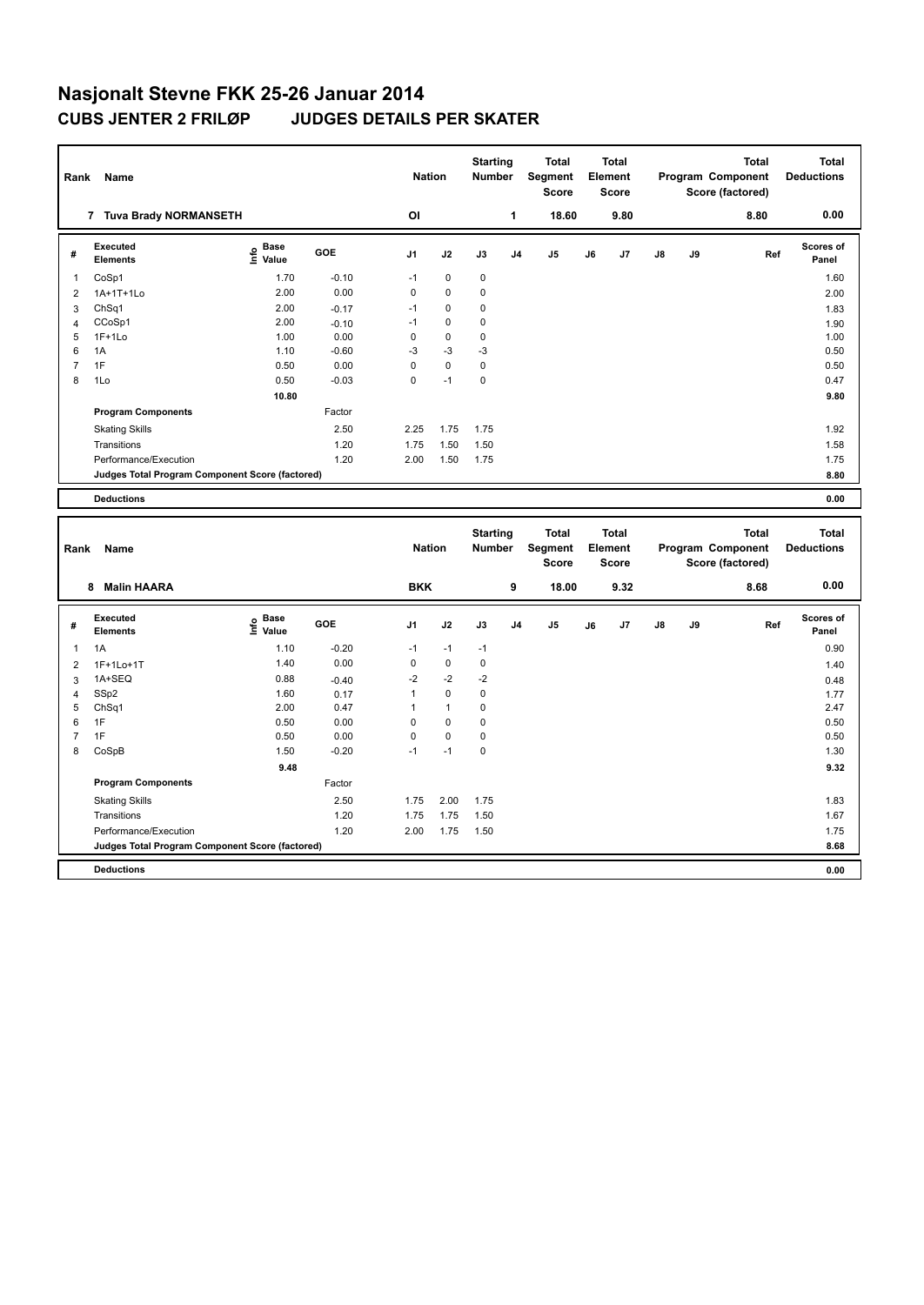| Rank                | Name                                            |                                           |                    | <b>Nation</b> |                   | <b>Starting</b><br><b>Number</b> |                | <b>Total</b><br>Segment<br><b>Score</b> |    | <b>Total</b><br>Element<br><b>Score</b> |    |    | <b>Total</b><br>Program Component<br>Score (factored) | <b>Total</b><br><b>Deductions</b> |
|---------------------|-------------------------------------------------|-------------------------------------------|--------------------|---------------|-------------------|----------------------------------|----------------|-----------------------------------------|----|-----------------------------------------|----|----|-------------------------------------------------------|-----------------------------------|
|                     | 9 Edle Marlene KJELLSEN                         |                                           |                    | <b>BKK</b>    |                   |                                  | $\mathbf 2$    | 17.90                                   |    | 9.92                                    |    |    | 7.98                                                  | 0.00                              |
| #                   | <b>Executed</b><br><b>Elements</b>              | $\frac{6}{5}$ Base<br>$\frac{6}{5}$ Value | <b>GOE</b>         | J1            | J2                | J3                               | J <sub>4</sub> | J5                                      | J6 | J7                                      | J8 | J9 | Ref                                                   | Scores of<br>Panel                |
| 1                   | 1A                                              | 1.10                                      | $-0.60$            | -3            | $-3$              | $-3$                             |                |                                         |    |                                         |    |    |                                                       | 0.50                              |
| $\overline{2}$      | 1Lz+1Lo+1T                                      | 1.50                                      | $-0.10$            | $-2$          | $\mathbf 0$       | $-1$                             |                |                                         |    |                                         |    |    |                                                       | 1.40                              |
| 3                   | ChSq1                                           | 2.00                                      | $-0.17$            | $-1$          | $\pmb{0}$         | $\pmb{0}$                        |                |                                         |    |                                         |    |    |                                                       | 1.83                              |
| $\overline{4}$      | SSp2                                            | 1.60                                      | 0.33               | $\pmb{0}$     | $\overline{1}$    | $\mathbf{1}$                     |                |                                         |    |                                         |    |    |                                                       | 1.93                              |
| 5                   | 2S                                              | 1.30                                      | $-0.47$            | $-2$          | $-3$              | $-2$                             |                |                                         |    |                                         |    |    |                                                       | 0.83                              |
| 6                   | $1A+1T$                                         | 1.50                                      | 0.00               | $\mathbf 0$   | $\mathbf 0$       | $\mathbf 0$                      |                |                                         |    |                                         |    |    |                                                       | 1.50                              |
| $\overline{7}$      | 1Lz                                             | 0.60                                      | $-0.07$            | $-1$          | $\pmb{0}$         | $-1$                             |                |                                         |    |                                         |    |    |                                                       | 0.53                              |
| 8                   | CoSp1                                           | 1.70                                      | $-0.30$            | $-1$          | $-1$              | $-1$                             |                |                                         |    |                                         |    |    |                                                       | 1.40                              |
|                     |                                                 | 11.30                                     |                    |               |                   |                                  |                |                                         |    |                                         |    |    |                                                       | 9.92                              |
|                     | <b>Program Components</b>                       |                                           | Factor             |               |                   |                                  |                |                                         |    |                                         |    |    |                                                       |                                   |
|                     | <b>Skating Skills</b>                           |                                           | 2.50               | 1.75          | 1.75              | 1.75                             |                |                                         |    |                                         |    |    |                                                       | 1.75                              |
|                     | Transitions                                     |                                           | 1.20               | 2.00          | 1.50              | 1.50                             |                |                                         |    |                                         |    |    |                                                       | 1.67                              |
|                     | Performance/Execution                           |                                           | 1.20               | 1.75          | 1.25              | 1.00                             |                |                                         |    |                                         |    |    |                                                       | 1.33                              |
|                     | Judges Total Program Component Score (factored) |                                           |                    |               |                   |                                  |                |                                         |    |                                         |    |    |                                                       | 7.98                              |
|                     | <b>Deductions</b>                               |                                           |                    |               |                   |                                  |                |                                         |    |                                         |    |    |                                                       | 0.00                              |
|                     |                                                 |                                           |                    |               |                   |                                  |                |                                         |    |                                         |    |    |                                                       |                                   |
| Rank                | Name                                            |                                           |                    | <b>Nation</b> |                   | <b>Starting</b><br>Number        |                | <b>Total</b><br>Segment<br><b>Score</b> |    | <b>Total</b><br>Element<br><b>Score</b> |    |    | <b>Total</b><br>Program Component<br>Score (factored) | <b>Total</b><br><b>Deductions</b> |
|                     | 10 Lise Andrea BJØRKLI RAMBERG                  |                                           |                    | <b>FKK</b>    |                   |                                  | 29             | 17.27                                   |    | 9.49                                    |    |    | 7.78                                                  | 0.00                              |
| #                   | <b>Executed</b><br><b>Elements</b>              | <b>Base</b><br>١m٥<br>Value               | <b>GOE</b>         | J1            | J2                | J3                               | J4             | J5                                      | J6 | J7                                      | J8 | J9 | Ref                                                   | Scores of<br>Panel                |
|                     |                                                 |                                           |                    |               |                   |                                  |                |                                         |    |                                         |    |    |                                                       |                                   |
| $\mathbf{1}$        | 1A                                              | 1.10                                      | $-0.07$            | $\mathbf 0$   | $-1$              | $\pmb{0}$                        |                |                                         |    |                                         |    |    |                                                       | 1.03                              |
| $\overline{2}$      | 1F+1Lo+1T                                       | 1.40                                      | 0.00               | $\mathsf 0$   | $\pmb{0}$         | $\pmb{0}$                        |                |                                         |    |                                         |    |    |                                                       | 1.40                              |
| 3                   | CoSp1<br>1Lz                                    | 1.70<br>0.60<br>e                         | 0.00               | 0<br>$-2$     | $\pmb{0}$<br>$-2$ | $\pmb{0}$<br>$-2$                |                |                                         |    |                                         |    |    |                                                       | 1.70                              |
| $\overline{4}$<br>5 | 1Lo+1Lo                                         | 1.00                                      | $-0.20$<br>$-0.07$ | $\pmb{0}$     | $-1$              | $-1$                             |                |                                         |    |                                         |    |    |                                                       | 0.40<br>0.93                      |
| 6                   | 1S                                              | 0.40                                      | 0.00               | $\mathbf 0$   | $\mathbf 0$       | $\mathbf 0$                      |                |                                         |    |                                         |    |    |                                                       | 0.40                              |
| $\overline{7}$      | ChSq1                                           | 2.00                                      | 0.00               | $\mathsf 0$   | $\pmb{0}$         | $\pmb{0}$                        |                |                                         |    |                                         |    |    |                                                       | 2.00                              |
| 8                   | SSp1                                            | 1.30                                      | 0.33               | $\mathbf{1}$  | $\overline{1}$    | $\mathbf 0$                      |                |                                         |    |                                         |    |    |                                                       | 1.63                              |
|                     |                                                 | 9.50                                      |                    |               |                   |                                  |                |                                         |    |                                         |    |    |                                                       | 9.49                              |
|                     | <b>Program Components</b>                       |                                           | Factor             |               |                   |                                  |                |                                         |    |                                         |    |    |                                                       |                                   |
|                     | <b>Skating Skills</b>                           |                                           | 2.50               | 2.25          | 1.25              | 1.50                             |                |                                         |    |                                         |    |    |                                                       | 1.67                              |
|                     | Transitions                                     |                                           | 1.20               | 1.75          | 1.25              | 1.50                             |                |                                         |    |                                         |    |    |                                                       | 1.50                              |
|                     | Performance/Execution                           |                                           | 1.20               | 2.25          | 1.00              | 1.25                             |                |                                         |    |                                         |    |    |                                                       | 1.50                              |
|                     | Judges Total Program Component Score (factored) |                                           |                    |               |                   |                                  |                |                                         |    |                                         |    |    |                                                       | 7.78                              |

e Jump take off with wrong edge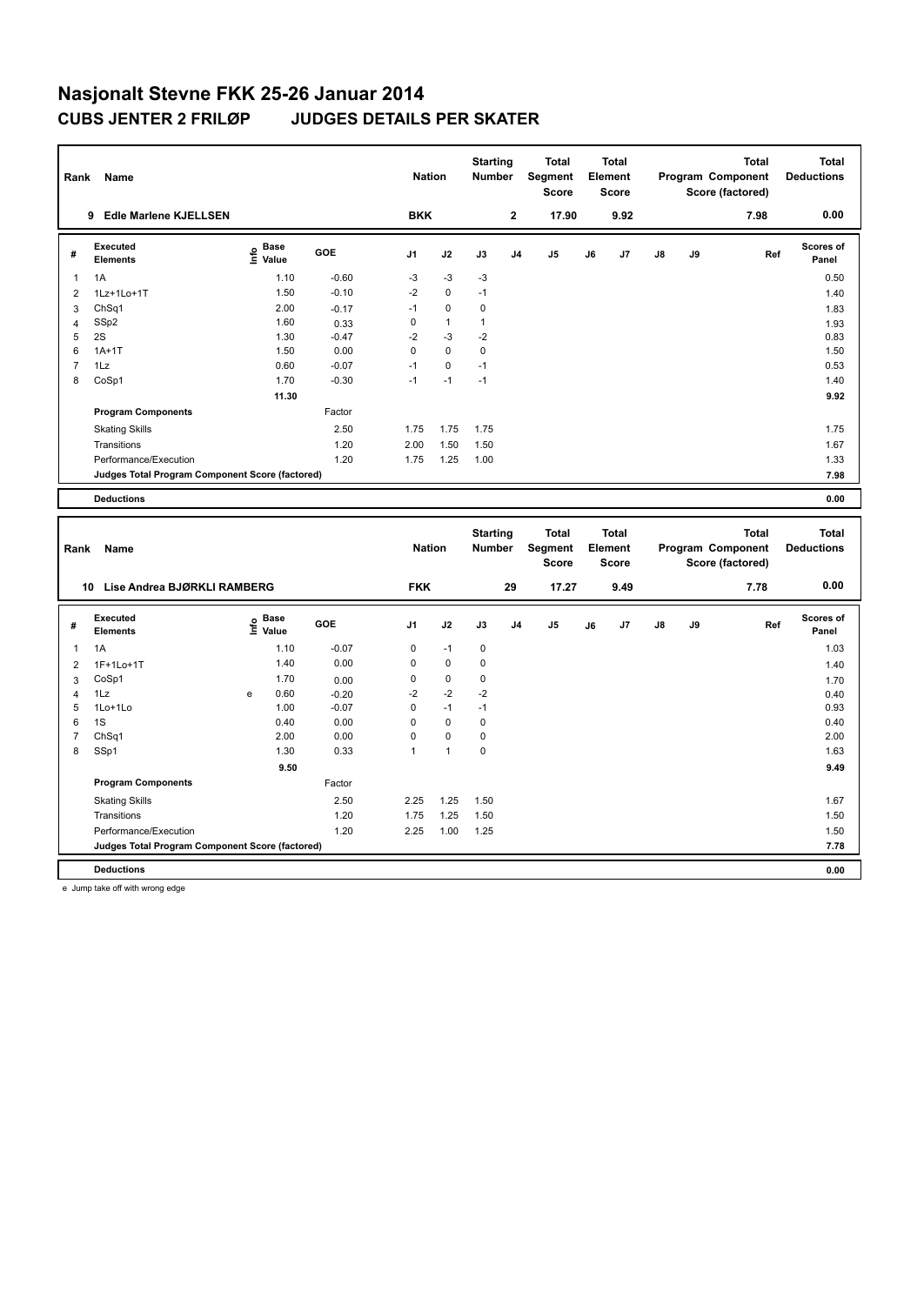| Rank           | Name                                            |                                           |         | <b>Nation</b> |              | <b>Starting</b><br><b>Number</b> |                | <b>Total</b><br>Segment<br><b>Score</b> |    | <b>Total</b><br>Element<br>Score |               |    | <b>Total</b><br>Program Component<br>Score (factored) | <b>Total</b><br><b>Deductions</b> |
|----------------|-------------------------------------------------|-------------------------------------------|---------|---------------|--------------|----------------------------------|----------------|-----------------------------------------|----|----------------------------------|---------------|----|-------------------------------------------------------|-----------------------------------|
| 11             | Aagot Cecilia Arildsdotter BRANDSLIEN           |                                           |         | <b>GKK</b>    |              |                                  | 11             | 16.21                                   |    | 8.73                             |               |    | 7.48                                                  | 0.00                              |
| #              | Executed<br><b>Elements</b>                     | $\frac{e}{E}$ Base<br>$\frac{e}{E}$ Value | GOE     | J1            | J2           | J3                               | J <sub>4</sub> | J5                                      | J6 | J7                               | $\mathsf{J}8$ | J9 | Ref                                                   | <b>Scores of</b><br>Panel         |
| 1              | 1A<                                             | 0.80                                      | $-0.60$ | $-3$          | $-3$         | $-3$                             |                |                                         |    |                                  |               |    |                                                       | 0.20                              |
| 2              | CoSp1                                           | 1.70                                      | 0.23    | 1             | $-1$         | $\mathbf{1}$                     |                |                                         |    |                                  |               |    |                                                       | 1.93                              |
| 3              | 1Lo                                             | 0.50                                      | 0.00    | 0             | 0            | 0                                |                |                                         |    |                                  |               |    |                                                       | 0.50                              |
| $\overline{4}$ | $1F+1Lo$                                        | 1.00                                      | $-0.20$ | $-2$          | $-2$         | $-2$                             |                |                                         |    |                                  |               |    |                                                       | 0.80                              |
| 5              | 1Lz                                             | 0.60                                      | $-0.10$ | $-1$          | $-1$         | $-1$                             |                |                                         |    |                                  |               |    |                                                       | 0.50                              |
| 6              | ChSq1                                           | 2.00                                      | 0.23    |               | $\mathbf 0$  | 0                                |                |                                         |    |                                  |               |    |                                                       | 2.23                              |
| $\overline{7}$ | $1S+1T$                                         | 0.80                                      | $-0.03$ | $\Omega$      | $\mathbf 0$  | $-1$                             |                |                                         |    |                                  |               |    |                                                       | 0.77                              |
| 8              | SSp1                                            | 1.30                                      | 0.50    | 1             | $\mathbf{1}$ | $\mathbf{1}$                     |                |                                         |    |                                  |               |    |                                                       | 1.80                              |
|                |                                                 | 8.70                                      |         |               |              |                                  |                |                                         |    |                                  |               |    |                                                       | 8.73                              |
|                | <b>Program Components</b>                       |                                           | Factor  |               |              |                                  |                |                                         |    |                                  |               |    |                                                       |                                   |
|                | <b>Skating Skills</b>                           |                                           | 2.50    | 2.00          | 1.50         | 1.50                             |                |                                         |    |                                  |               |    |                                                       | 1.67                              |
|                | Transitions                                     |                                           | 1.20    | 1.50          | 1.25         | 1.00                             |                |                                         |    |                                  |               |    |                                                       | 1.25                              |
|                | Performance/Execution                           |                                           | 1.20    | 1.75          | 1.50         | 1.25                             |                |                                         |    |                                  |               |    |                                                       | 1.50                              |
|                | Judges Total Program Component Score (factored) |                                           |         |               |              |                                  |                |                                         |    |                                  |               |    |                                                       | 7.48                              |
|                | <b>Deductions</b>                               |                                           |         |               |              |                                  |                |                                         |    |                                  |               |    |                                                       | 0.00                              |

< Under-rotated jump

| Rank           | Name                                            |                                    |            | <b>Nation</b>  |              | <b>Starting</b><br><b>Number</b> |                | <b>Total</b><br>Segment<br><b>Score</b> |    | <b>Total</b><br>Element<br><b>Score</b> |               |    | <b>Total</b><br>Program Component<br>Score (factored) | <b>Total</b><br><b>Deductions</b> |
|----------------|-------------------------------------------------|------------------------------------|------------|----------------|--------------|----------------------------------|----------------|-----------------------------------------|----|-----------------------------------------|---------------|----|-------------------------------------------------------|-----------------------------------|
| 12             | Karen Koller LØLAND                             |                                    |            | <b>BKK</b>     |              |                                  | 22             | 16.06                                   |    | 7.88                                    |               |    | 8.18                                                  | 0.00                              |
| #              | Executed<br><b>Elements</b>                     | <b>Base</b><br>$\frac{e}{E}$ Value | <b>GOE</b> | J <sub>1</sub> | J2           | J3                               | J <sub>4</sub> | J <sub>5</sub>                          | J6 | J7                                      | $\mathsf{J}8$ | J9 | Ref                                                   | <b>Scores of</b><br>Panel         |
| 1              | 1A                                              | 1.10                               | 0.00       | 0              | $\pmb{0}$    | $\mathbf 0$                      |                |                                         |    |                                         |               |    |                                                       | 1.10                              |
| $\overline{2}$ | 1A<+SEQ                                         | 0.64                               | $-0.60$    | -3             | $-3$         | -3                               |                |                                         |    |                                         |               |    |                                                       | 0.04                              |
| 3              | SSp2                                            | 1.60                               | 0.50       |                | $\mathbf{1}$ | $\mathbf{1}$                     |                |                                         |    |                                         |               |    |                                                       | 2.10                              |
| $\overline{4}$ | ChSq1                                           | 2.00                               | $-0.33$    | 0              | $-1$         | $-1$                             |                |                                         |    |                                         |               |    |                                                       | 1.67                              |
| 5              | 1Lo+1Lo+1T                                      | 1.40                               | 0.00       | 0              | $\mathbf 0$  | 0                                |                |                                         |    |                                         |               |    |                                                       | 1.40                              |
| 6              | 1F                                              | 0.50                               | 0.00       | 0              | $\pmb{0}$    | 0                                |                |                                         |    |                                         |               |    |                                                       | 0.50                              |
| $\overline{7}$ | CSpB                                            | 1.10                               | $-0.60$    | $-2$           | $-2$         | $-2$                             |                |                                         |    |                                         |               |    |                                                       | 0.50                              |
| 8              | 1Lz                                             | 0.60                               | $-0.03$    | 0              | $-1$         | 0                                |                |                                         |    |                                         |               |    |                                                       | 0.57                              |
|                |                                                 | 8.94                               |            |                |              |                                  |                |                                         |    |                                         |               |    |                                                       | 7.88                              |
|                | <b>Program Components</b>                       |                                    | Factor     |                |              |                                  |                |                                         |    |                                         |               |    |                                                       |                                   |
|                | <b>Skating Skills</b>                           |                                    | 2.50       | 2.25           | 1.25         | 1.75                             |                |                                         |    |                                         |               |    |                                                       | 1.75                              |
|                | Transitions                                     |                                    | 1.20       | 2.00           | 1.00         | 1.50                             |                |                                         |    |                                         |               |    |                                                       | 1.50                              |
|                | Performance/Execution                           |                                    | 1.20       | 2.00           | 1.50         | 1.50                             |                |                                         |    |                                         |               |    |                                                       | 1.67                              |
|                | Judges Total Program Component Score (factored) |                                    |            |                |              |                                  |                |                                         |    |                                         |               |    |                                                       | 8.18                              |
|                | <b>Deductions</b>                               |                                    |            |                |              |                                  |                |                                         |    |                                         |               |    |                                                       | 0.00                              |

< Under-rotated jump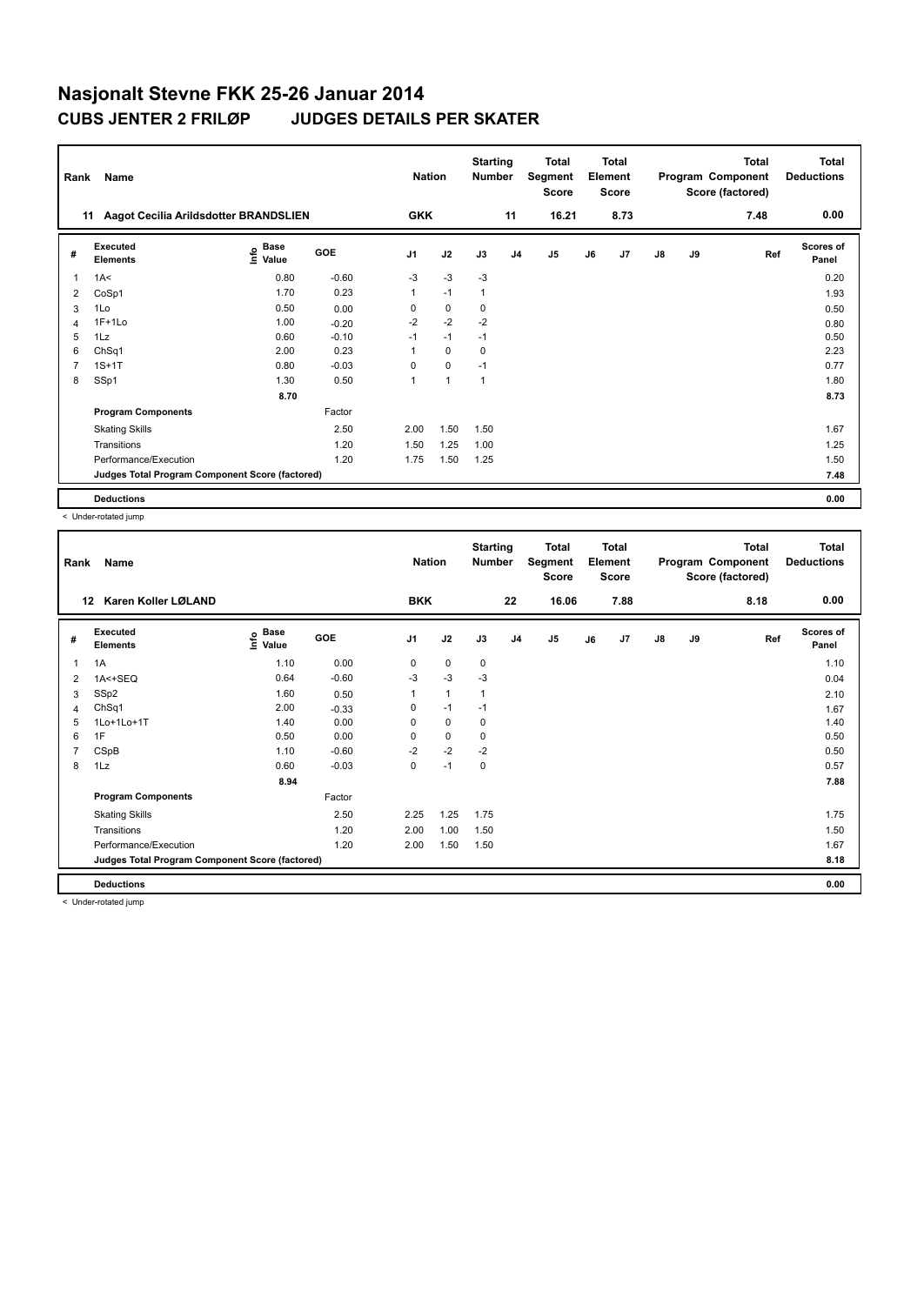| Rank           | Name                                            |   |                                    |         | <b>Nation</b>  |                | <b>Starting</b><br><b>Number</b> |                | <b>Total</b><br>Segment<br><b>Score</b> |    | <b>Total</b><br>Element<br><b>Score</b> |               |    | <b>Total</b><br>Program Component<br>Score (factored) | <b>Total</b><br><b>Deductions</b> |
|----------------|-------------------------------------------------|---|------------------------------------|---------|----------------|----------------|----------------------------------|----------------|-----------------------------------------|----|-----------------------------------------|---------------|----|-------------------------------------------------------|-----------------------------------|
| 13             | <b>Katrine BORGEN</b>                           |   |                                    |         | <b>GKK</b>     |                |                                  | 14             | 15.82                                   |    | 8.57                                    |               |    | 7.25                                                  | 0.00                              |
| #              | Executed<br><b>Elements</b>                     |   | <b>Base</b><br>$\frac{6}{5}$ Value | GOE     | J <sub>1</sub> | J2             | J3                               | J <sub>4</sub> | J <sub>5</sub>                          | J6 | J7                                      | $\mathsf{J}8$ | J9 | Ref                                                   | Scores of<br>Panel                |
| $\overline{1}$ | 1A                                              |   | 1.10                               | 0.00    | 0              | $\mathbf 0$    | $\mathbf 0$                      |                |                                         |    |                                         |               |    |                                                       | 1.10                              |
| 2              | CoSpB                                           |   | 1.50                               | $-0.30$ | $-2$           | $-1$           | 0                                |                |                                         |    |                                         |               |    |                                                       | 1.20                              |
| 3              | $1Lz+1Lo$                                       | e | 1.10                               | $-0.20$ | $-2$           | $-2$           | $-2$                             |                |                                         |    |                                         |               |    |                                                       | 0.90                              |
| 4              | 2S<                                             |   | 0.90                               | $-0.60$ | $-3$           | $-3$           | $-3$                             |                |                                         |    |                                         |               |    |                                                       | 0.30                              |
| 5              | ChSq1                                           |   | 2.00                               | $-0.17$ | $-1$           | $\mathbf 0$    | 0                                |                |                                         |    |                                         |               |    |                                                       | 1.83                              |
| 6              | 1F+1Lo+1T                                       |   | 1.40                               | $-0.03$ | $-1$           | $\Omega$       | 0                                |                |                                         |    |                                         |               |    |                                                       | 1.37                              |
| 7              | SSp1                                            |   | 1.30                               | 0.07    | $-1$           | $\overline{1}$ | 0                                |                |                                         |    |                                         |               |    |                                                       | 1.37                              |
| 8              | 1Lo                                             |   | 0.50                               | 0.00    | 0              | $\mathbf 0$    | 0                                |                |                                         |    |                                         |               |    |                                                       | 0.50                              |
|                |                                                 |   | 9.80                               |         |                |                |                                  |                |                                         |    |                                         |               |    |                                                       | 8.57                              |
|                | <b>Program Components</b>                       |   |                                    | Factor  |                |                |                                  |                |                                         |    |                                         |               |    |                                                       |                                   |
|                | <b>Skating Skills</b>                           |   |                                    | 2.50    | 1.50           | 1.50           | 1.50                             |                |                                         |    |                                         |               |    |                                                       | 1.50                              |
|                | Transitions                                     |   |                                    | 1.20    | 1.25           | 1.50           | 1.00                             |                |                                         |    |                                         |               |    |                                                       | 1.25                              |
|                | Performance/Execution                           |   |                                    | 1.20    | 2.00           | 1.50           | 1.50                             |                |                                         |    |                                         |               |    |                                                       | 1.67                              |
|                | Judges Total Program Component Score (factored) |   |                                    |         |                |                |                                  |                |                                         |    |                                         |               |    |                                                       | 7.25                              |
|                | <b>Deductions</b>                               |   |                                    |         |                |                |                                  |                |                                         |    |                                         |               |    |                                                       | 0.00                              |

< Under-rotated jump e Jump take off with wrong edge

| Rank | Name                                            |                             |         | <b>Nation</b>  |             | <b>Starting</b><br>Number |                | <b>Total</b><br>Segment<br>Score |    | <b>Total</b><br>Element<br><b>Score</b> |    |    | <b>Total</b><br>Program Component<br>Score (factored) | <b>Total</b><br><b>Deductions</b> |
|------|-------------------------------------------------|-----------------------------|---------|----------------|-------------|---------------------------|----------------|----------------------------------|----|-----------------------------------------|----|----|-------------------------------------------------------|-----------------------------------|
|      | 14 Astrid EGTVEDT                               |                             |         | <b>TT</b>      |             |                           | $\overline{7}$ | 15.69                            |    | 7.61                                    |    |    | 8.08                                                  | 0.00                              |
| #    | Executed<br><b>Elements</b>                     | Base<br>$\frac{6}{5}$ Value | GOE     | J <sub>1</sub> | J2          | J3                        | J <sub>4</sub> | J5                               | J6 | J7                                      | J8 | J9 | Ref                                                   | <b>Scores of</b><br>Panel         |
| 1    | 1Lo                                             | 0.50                        | 0.00    | 0              | $\mathbf 0$ | 0                         |                |                                  |    |                                         |    |    |                                                       | 0.50                              |
| 2    | SSpB                                            | 1.10                        | 0.00    | $\mathbf 0$    | $\mathbf 0$ | 0                         |                |                                  |    |                                         |    |    |                                                       | 1.10                              |
| 3    | 1Lz+1Lo+1T                                      | 1.50                        | $-0.03$ | 0              | $-1$        | 0                         |                |                                  |    |                                         |    |    |                                                       | 1.47                              |
| 4    | $1F+1T$                                         | 0.90                        | $-0.03$ | 0              | $-1$        | 0                         |                |                                  |    |                                         |    |    |                                                       | 0.87                              |
| 5    | 1S                                              | 0.40                        | $-0.13$ | $-1$           | $-2$        | $-1$                      |                |                                  |    |                                         |    |    |                                                       | 0.27                              |
| 6    | 1F                                              | 0.50                        | 0.00    | 0              | 0           | 0                         |                |                                  |    |                                         |    |    |                                                       | 0.50                              |
| 7    | <b>USpB</b>                                     | 1.00                        | $-0.10$ | 0              | 0           | $-1$                      |                |                                  |    |                                         |    |    |                                                       | 0.90                              |
| 8    | ChSq1                                           | 2.00                        | 0.00    | 0              | $\pmb{0}$   | 0                         |                |                                  |    |                                         |    |    |                                                       | 2.00                              |
|      |                                                 | 7.90                        |         |                |             |                           |                |                                  |    |                                         |    |    |                                                       | 7.61                              |
|      | <b>Program Components</b>                       |                             | Factor  |                |             |                           |                |                                  |    |                                         |    |    |                                                       |                                   |
|      | <b>Skating Skills</b>                           |                             | 2.50    | 1.75           | 1.50        | 1.75                      |                |                                  |    |                                         |    |    |                                                       | 1.67                              |
|      | Transitions                                     |                             | 1.20    | 1.75           | 1.50        | 1.50                      |                |                                  |    |                                         |    |    |                                                       | 1.58                              |
|      | Performance/Execution                           |                             | 1.20    | 1.75           | 1.50        | 1.75                      |                |                                  |    |                                         |    |    |                                                       | 1.67                              |
|      | Judges Total Program Component Score (factored) |                             |         |                |             |                           |                |                                  |    |                                         |    |    |                                                       | 8.08                              |
|      | <b>Deductions</b>                               |                             |         |                |             |                           |                |                                  |    |                                         |    |    |                                                       | 0.00                              |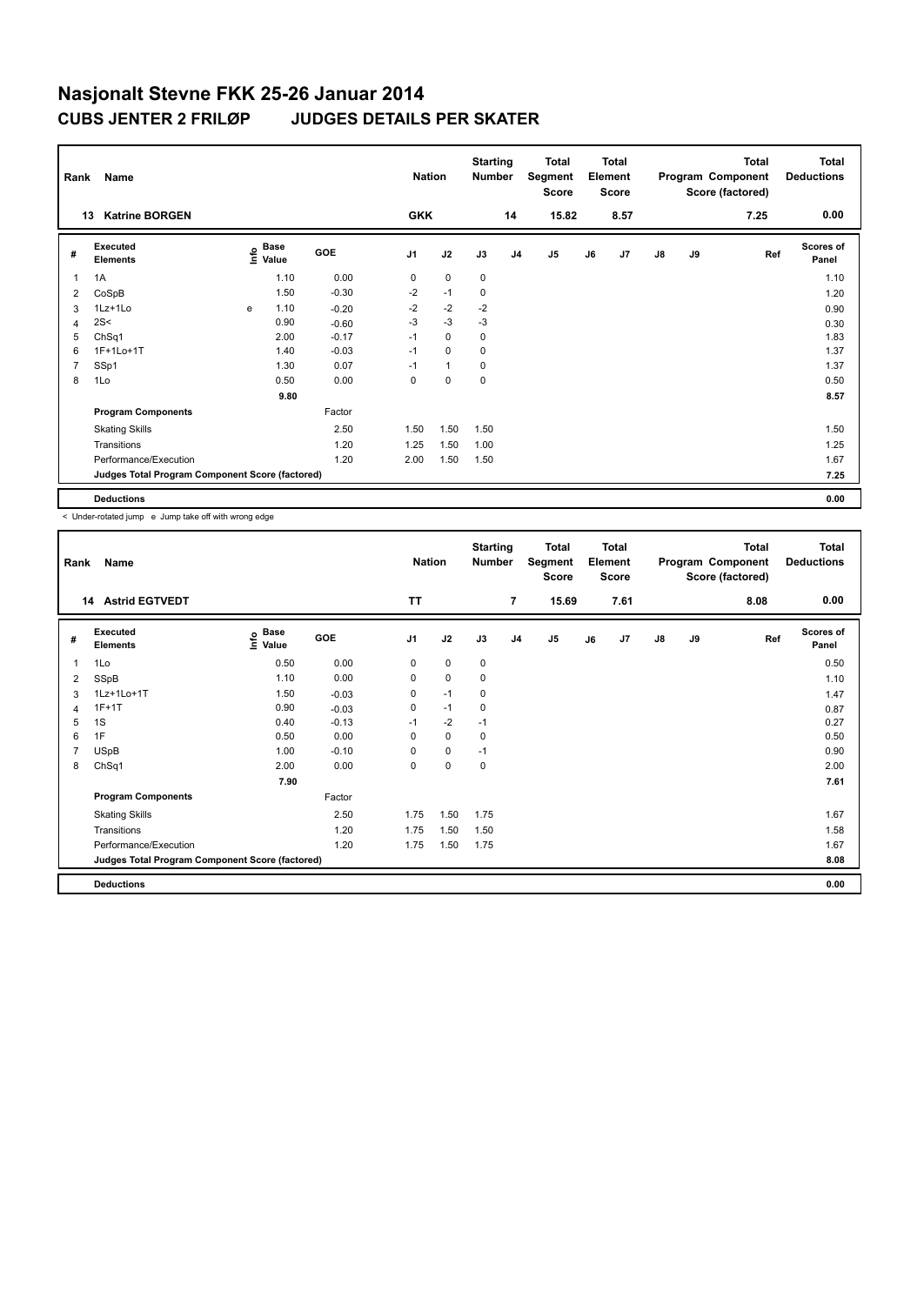| Rank | Name                                            |                              |            | <b>Nation</b>  |              | <b>Starting</b><br><b>Number</b> |                | <b>Total</b><br>Segment<br><b>Score</b> |    | <b>Total</b><br>Element<br><b>Score</b> |    |    | <b>Total</b><br>Program Component<br>Score (factored) | <b>Total</b><br><b>Deductions</b> |
|------|-------------------------------------------------|------------------------------|------------|----------------|--------------|----------------------------------|----------------|-----------------------------------------|----|-----------------------------------------|----|----|-------------------------------------------------------|-----------------------------------|
|      | <b>Julia SCKANKE</b><br>15                      |                              |            | HIL            |              |                                  | 28             | 15.63                                   |    | 7.35                                    |    |    | 8.28                                                  | 0.00                              |
| #    | Executed<br><b>Elements</b>                     | <b>Base</b><br>lnfo<br>Value | <b>GOE</b> | J <sub>1</sub> | J2           | J3                               | J <sub>4</sub> | J5                                      | J6 | J7                                      | J8 | J9 | Ref                                                   | Scores of<br>Panel                |
| 1    | $2S < +SEQ$                                     | 0.32                         | $-0.30$    | $-3$           | $-3$         | $-3$                             |                |                                         |    |                                         |    |    |                                                       | 0.02                              |
| 2    | SSpB                                            | 1.10                         | 0.07       | $-1$           | $\mathbf{1}$ | 0                                |                |                                         |    |                                         |    |    |                                                       | 1.17                              |
| 3    | 1A+Lo+1Lo+1Lo*                                  | 1.60                         | $-0.47$    | $-2$           | $-2$         | $-3$                             |                |                                         |    |                                         |    |    |                                                       | 1.13                              |
| 4    | CoSp1                                           | 1.70                         | 0.00       | $\Omega$       | $\Omega$     | 0                                |                |                                         |    |                                         |    |    |                                                       | 1.70                              |
| 5    | ChSq1                                           | 2.00                         | $-0.17$    | $\mathbf 0$    | $\mathbf 0$  | $-1$                             |                |                                         |    |                                         |    |    |                                                       | 1.83                              |
| 6    | 1A                                              | 1.10                         | $-0.20$    | $-1$           | $-1$         | $-1$                             |                |                                         |    |                                         |    |    |                                                       | 0.90                              |
|      | 2S<<                                            | 0.40                         | $-0.30$    | $-3$           | $-3$         | -3                               |                |                                         |    |                                         |    |    |                                                       | 0.10                              |
| 8    | 1F                                              | 0.50                         | 0.00       | $\Omega$       | $\Omega$     | 0                                |                |                                         |    |                                         |    |    |                                                       | 0.50                              |
|      |                                                 | 8.72                         |            |                |              |                                  |                |                                         |    |                                         |    |    |                                                       | 7.35                              |
|      | <b>Program Components</b>                       |                              | Factor     |                |              |                                  |                |                                         |    |                                         |    |    |                                                       |                                   |
|      | <b>Skating Skills</b>                           |                              | 2.50       | 1.75           | 2.00         | 1.75                             |                |                                         |    |                                         |    |    |                                                       | 1.83                              |
|      | Transitions                                     |                              | 1.20       | 1.75           | 1.50         | 1.25                             |                |                                         |    |                                         |    |    |                                                       | 1.50                              |
|      | Performance/Execution                           |                              | 1.20       | 2.00           | 1.50         | 1.25                             |                |                                         |    |                                         |    |    |                                                       | 1.58                              |
|      | Judges Total Program Component Score (factored) |                              |            |                |              |                                  |                |                                         |    |                                         |    |    |                                                       | 8.28                              |
|      | <b>Deductions</b>                               |                              |            |                |              |                                  |                |                                         |    |                                         |    |    |                                                       | 0.00                              |

<< Downgraded jump \* Invalid element

| Rank           | Name                                            |                             |            | <b>Nation</b>  |              | <b>Starting</b><br><b>Number</b> |                | <b>Total</b><br>Segment<br><b>Score</b> |    | <b>Total</b><br>Element<br><b>Score</b> |               |    | Total<br>Program Component<br>Score (factored) | <b>Total</b><br><b>Deductions</b> |
|----------------|-------------------------------------------------|-----------------------------|------------|----------------|--------------|----------------------------------|----------------|-----------------------------------------|----|-----------------------------------------|---------------|----|------------------------------------------------|-----------------------------------|
| 16             | <b>Iselin NYGARD</b>                            |                             |            | <b>TT</b>      |              |                                  | 10             | 15.08                                   |    | 7.93                                    |               |    | 7.15                                           | 0.00                              |
| #              | Executed<br><b>Elements</b>                     | Base<br>$\frac{6}{5}$ Value | <b>GOE</b> | J <sub>1</sub> | J2           | J3                               | J <sub>4</sub> | J <sub>5</sub>                          | J6 | J7                                      | $\mathsf{J}8$ | J9 | Ref                                            | <b>Scores of</b><br>Panel         |
| $\mathbf{1}$   | 1F                                              | 0.50                        | 0.13       | 0              | $\mathbf{1}$ | $\mathbf{1}$                     |                |                                         |    |                                         |               |    |                                                | 0.63                              |
| $\overline{2}$ | 1Lo+1Lo                                         | 1.00                        | $-0.03$    | $-1$           | $\mathbf 0$  | 0                                |                |                                         |    |                                         |               |    |                                                | 0.97                              |
| 3              | SSpB                                            | 1.10                        | 0.00       | 0              | $\mathbf 0$  | 0                                |                |                                         |    |                                         |               |    |                                                | 1.10                              |
| $\overline{4}$ | $1F+1Lo$                                        | 1.00                        | 0.00       | 0              | $\mathbf 0$  | 0                                |                |                                         |    |                                         |               |    |                                                | 1.00                              |
| 5              | ChSq1                                           | 2.00                        | $-0.17$    | 0              | $-1$         | 0                                |                |                                         |    |                                         |               |    |                                                | 1.83                              |
| 6              | 1S                                              | 0.40                        | 0.00       | 0              | $\pmb{0}$    | 0                                |                |                                         |    |                                         |               |    |                                                | 0.40                              |
| $\overline{7}$ | 1Lz                                             | 0.60                        | 0.00       | 0              | $\mathbf 0$  | 0                                |                |                                         |    |                                         |               |    |                                                | 0.60                              |
| 8              | CoSpB                                           | 1.50                        | $-0.10$    | $-1$           | $\pmb{0}$    | 0                                |                |                                         |    |                                         |               |    |                                                | 1.40                              |
|                |                                                 | 8.10                        |            |                |              |                                  |                |                                         |    |                                         |               |    |                                                | 7.93                              |
|                | <b>Program Components</b>                       |                             | Factor     |                |              |                                  |                |                                         |    |                                         |               |    |                                                |                                   |
|                | <b>Skating Skills</b>                           |                             | 2.50       | 1.50           | 1.50         | 1.75                             |                |                                         |    |                                         |               |    |                                                | 1.58                              |
|                | Transitions                                     |                             | 1.20       | 1.00           | 1.25         | 1.50                             |                |                                         |    |                                         |               |    |                                                | 1.25                              |
|                | Performance/Execution                           |                             | 1.20       | 1.50           | 1.25         | 1.50                             |                |                                         |    |                                         |               |    |                                                | 1.42                              |
|                | Judges Total Program Component Score (factored) |                             |            |                |              |                                  |                |                                         |    |                                         |               |    |                                                | 7.15                              |
|                | <b>Deductions</b>                               |                             |            |                |              |                                  |                |                                         |    |                                         |               |    |                                                | 0.00                              |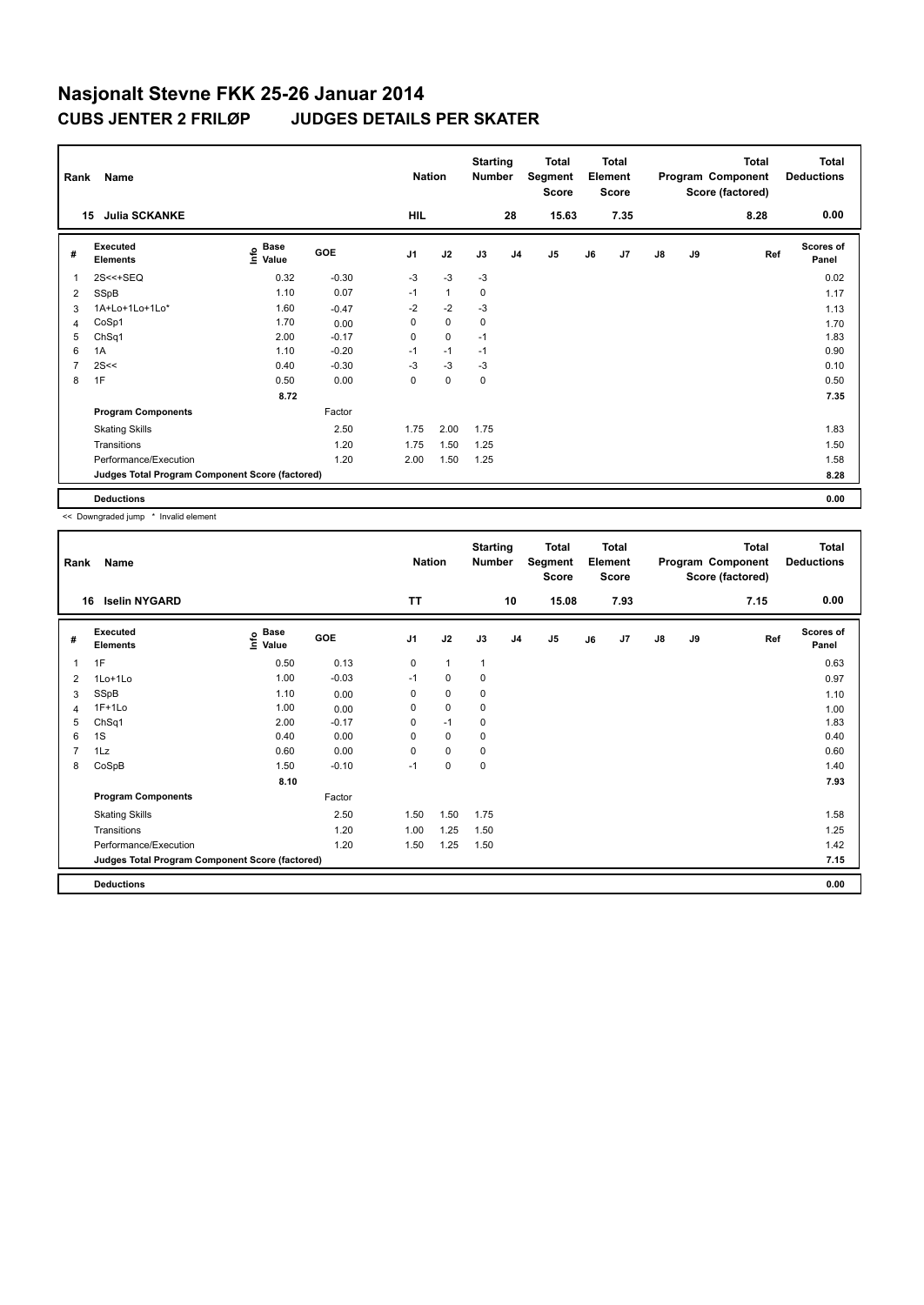| Rank           | Name                                            |   |                                  |            | <b>Nation</b>  |             | <b>Starting</b><br><b>Number</b> |    | <b>Total</b><br>Segment<br><b>Score</b> |    | <b>Total</b><br>Element<br><b>Score</b> |               |    | Total<br>Program Component<br>Score (factored) | <b>Total</b><br><b>Deductions</b> |
|----------------|-------------------------------------------------|---|----------------------------------|------------|----------------|-------------|----------------------------------|----|-----------------------------------------|----|-----------------------------------------|---------------|----|------------------------------------------------|-----------------------------------|
|                | Ingrid M SAGBERG<br>17                          |   |                                  |            | <b>BKK</b>     |             |                                  | 26 | 15.05                                   |    | 7.40                                    |               |    | 7.65                                           | 0.00                              |
| #              | Executed<br><b>Elements</b>                     |   | <b>Base</b><br>e Base<br>⊆ Value | <b>GOE</b> | J <sub>1</sub> | J2          | J3                               | J4 | J <sub>5</sub>                          | J6 | J7                                      | $\mathsf{J}8$ | J9 | Ref                                            | <b>Scores of</b><br>Panel         |
| 1              | 1S                                              |   | 0.40                             | 0.00       | 0              | $\mathbf 0$ | $\mathbf 0$                      |    |                                         |    |                                         |               |    |                                                | 0.40                              |
| $\overline{2}$ | 1F+1Lo+1T                                       |   | 1.40                             | $-0.07$    | $\mathbf 0$    | $-1$        | $-1$                             |    |                                         |    |                                         |               |    |                                                | 1.33                              |
| 3              | <b>USpB</b>                                     |   | 1.00                             | 0.17       |                | $\mathbf 0$ | 0                                |    |                                         |    |                                         |               |    |                                                | 1.17                              |
| $\overline{4}$ | ChSq1                                           |   | 2.00                             | 0.00       | 0              | $\mathbf 0$ | 0                                |    |                                         |    |                                         |               |    |                                                | 2.00                              |
| 5              | 1Lo+1Lo                                         |   | 1.00                             | 0.00       | 0              | $\mathbf 0$ | 0                                |    |                                         |    |                                         |               |    |                                                | 1.00                              |
| 6              | SSpB                                            |   | 1.10                             | 0.00       | 0              | $\pmb{0}$   | 0                                |    |                                         |    |                                         |               |    |                                                | 1.10                              |
| $\overline{7}$ | 1Lz                                             | e | 0.60                             | $-0.20$    | $-2$           | $-2$        | $-2$                             |    |                                         |    |                                         |               |    |                                                | 0.40                              |
|                |                                                 |   | 7.50                             |            |                |             |                                  |    |                                         |    |                                         |               |    |                                                | 7.40                              |
|                | <b>Program Components</b>                       |   |                                  | Factor     |                |             |                                  |    |                                         |    |                                         |               |    |                                                |                                   |
|                | <b>Skating Skills</b>                           |   |                                  | 2.50       | 2.25           | 1.00        | 1.50                             |    |                                         |    |                                         |               |    |                                                | 1.58                              |
|                | Transitions                                     |   |                                  | 1.20       | 2.25           | 1.00        | 1.25                             |    |                                         |    |                                         |               |    |                                                | 1.50                              |
|                | Performance/Execution                           |   |                                  | 1.20       | 2.50           | 0.75        | 1.50                             |    |                                         |    |                                         |               |    |                                                | 1.58                              |
|                | Judges Total Program Component Score (factored) |   |                                  |            |                |             |                                  |    |                                         |    |                                         |               |    |                                                | 7.65                              |
|                | <b>Deductions</b>                               |   |                                  |            |                |             |                                  |    |                                         |    |                                         |               |    |                                                | 0.00                              |

e Jump take off with wrong edge

| Rank           | Name                                            |      |                      |         | <b>Nation</b>            |                          | <b>Starting</b><br><b>Number</b> |                | <b>Total</b><br>Segment<br><b>Score</b> |    | <b>Total</b><br>Element<br><b>Score</b> |               |    | <b>Total</b><br>Program Component<br>Score (factored) | <b>Total</b><br><b>Deductions</b> |
|----------------|-------------------------------------------------|------|----------------------|---------|--------------------------|--------------------------|----------------------------------|----------------|-----------------------------------------|----|-----------------------------------------|---------------|----|-------------------------------------------------------|-----------------------------------|
| 18             | Hilde Mideva Tjåland KIDULA                     |      |                      |         | <b>OSK</b>               |                          |                                  | 8              | 14.38                                   |    | 4.75                                    |               |    | 9.63                                                  | 0.00                              |
| #              | Executed<br><b>Elements</b>                     | lnfo | <b>Base</b><br>Value | GOE     | J <sub>1</sub>           | J2                       | J3                               | J <sub>4</sub> | J <sub>5</sub>                          | J6 | J7                                      | $\mathsf{J}8$ | J9 | Ref                                                   | <b>Scores of</b><br>Panel         |
| 1              | 1A                                              |      | 1.10                 | $-0.40$ | $-2$                     | $-2$                     | $-2$                             |                |                                         |    |                                         |               |    |                                                       | 0.70                              |
| $\overline{2}$ | $1Lz+1L0$                                       | e    | 1.10                 | $-0.10$ | $-1$                     | $-2$                     | $\mathbf 0$                      |                |                                         |    |                                         |               |    |                                                       | 1.00                              |
| 3              | CoSp                                            |      | 0.00                 | 0.00    | $\overline{\phantom{0}}$ | $\overline{\phantom{a}}$ | $\overline{\phantom{a}}$         |                |                                         |    |                                         |               |    |                                                       | 0.00                              |
| $\overline{4}$ | 1A+SEQ                                          |      | 0.88                 | $-0.60$ | $-3$                     | $-3$                     | $-3$                             |                |                                         |    |                                         |               |    |                                                       | 0.28                              |
| 5              | 1Lz+1Lo                                         |      | 1.10                 | 0.07    |                          | $\mathbf 0$              | $\mathbf 0$                      |                |                                         |    |                                         |               |    |                                                       | 1.17                              |
| 6              | SSpB                                            |      | 1.10                 | 0.00    | $\mathbf 0$              | $\mathbf 0$              | $\mathbf 0$                      |                |                                         |    |                                         |               |    |                                                       | 1.10                              |
|                | ChSq                                            |      | 0.00                 | 0.00    | ٠                        | $\overline{\phantom{a}}$ | $\overline{\phantom{a}}$         |                |                                         |    |                                         |               |    |                                                       | 0.00                              |
| 8              | 1Lo                                             |      | 0.50                 | 0.00    | 0                        | $\mathbf 0$              | 0                                |                |                                         |    |                                         |               |    |                                                       | 0.50                              |
|                |                                                 |      | 5.78                 |         |                          |                          |                                  |                |                                         |    |                                         |               |    |                                                       | 4.75                              |
|                | <b>Program Components</b>                       |      |                      | Factor  |                          |                          |                                  |                |                                         |    |                                         |               |    |                                                       |                                   |
|                | <b>Skating Skills</b>                           |      |                      | 2.50    | 2.50                     | 2.00                     | 2.00                             |                |                                         |    |                                         |               |    |                                                       | 2.17                              |
|                | Transitions                                     |      |                      | 1.20    | 2.25                     | 1.50                     | 1.75                             |                |                                         |    |                                         |               |    |                                                       | 1.83                              |
|                | Performance/Execution                           |      |                      | 1.20    | 2.00                     | 1.50                     | 1.50                             |                |                                         |    |                                         |               |    |                                                       | 1.67                              |
|                | Judges Total Program Component Score (factored) |      |                      |         |                          |                          |                                  |                |                                         |    |                                         |               |    |                                                       | 9.63                              |
|                | <b>Deductions</b>                               |      |                      |         |                          |                          |                                  |                |                                         |    |                                         |               |    |                                                       | 0.00                              |

e Jump take off with wrong edge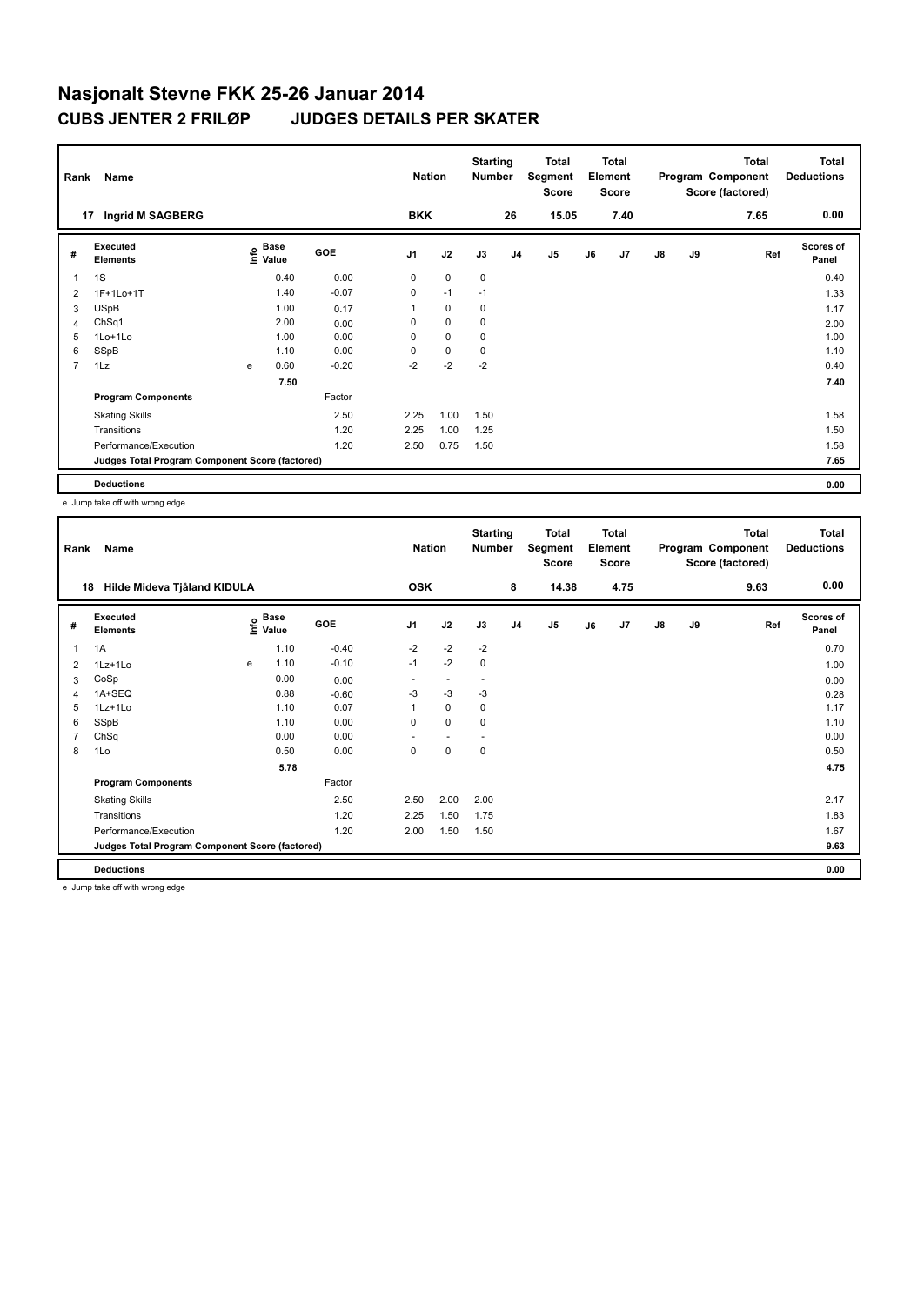| Rank                | Name                                            |                                           |                    | <b>Nation</b>  |                   | <b>Starting</b><br>Number        |                | <b>Total</b><br>Segment<br><b>Score</b> |    | <b>Total</b><br>Element<br><b>Score</b> |    |    | <b>Total</b><br>Program Component<br>Score (factored) | <b>Total</b><br><b>Deductions</b> |
|---------------------|-------------------------------------------------|-------------------------------------------|--------------------|----------------|-------------------|----------------------------------|----------------|-----------------------------------------|----|-----------------------------------------|----|----|-------------------------------------------------------|-----------------------------------|
|                     | 19 Kristin Krog MEHAMMER                        |                                           |                    | <b>BKK</b>     |                   |                                  | 15             | 14.18                                   |    | 8.23                                    |    |    | 6.95                                                  | 1.00                              |
| #                   | <b>Executed</b><br><b>Elements</b>              | $\frac{e}{E}$ Base<br>$\frac{E}{E}$ Value | <b>GOE</b>         | J <sub>1</sub> | J2                | J3                               | J <sub>4</sub> | J5                                      | J6 | J7                                      | J8 | J9 | Ref                                                   | Scores of<br>Panel                |
| $\mathbf{1}$        | 1A                                              | 1.10                                      | $-0.47$            | $-2$           | $-3$              | $-2$                             |                |                                         |    |                                         |    |    |                                                       | 0.63                              |
| $\overline{2}$      | 1Lo                                             | 0.50                                      | 0.00               | 0              | $\pmb{0}$         | 0                                |                |                                         |    |                                         |    |    |                                                       | 0.50                              |
| 3                   | 1S                                              | 0.40                                      | 0.00               | 0              | $\mathbf 0$       | 0                                |                |                                         |    |                                         |    |    |                                                       | 0.40                              |
| 4                   | ChSq1                                           | 2.00                                      | $-0.17$            | $-1$           | 0                 | 0                                |                |                                         |    |                                         |    |    |                                                       | 1.83                              |
| 5                   | SSp1                                            | 1.30                                      | 0.00               | 0              | $\mathbf 0$       | 0<br>$-2$                        |                |                                         |    |                                         |    |    |                                                       | 1.30                              |
| 6<br>$\overline{7}$ | $1A+1T$<br>1F+1Lo+1T                            | 1.50<br>1.40                              | $-0.40$<br>$-0.03$ | $-2$<br>$-1$   | $-2$<br>$\pmb{0}$ | $\pmb{0}$                        |                |                                         |    |                                         |    |    |                                                       | 1.10<br>1.37                      |
| 8                   | CoSpB                                           | 1.50                                      | $-0.40$            | $-2$           | $-1$              | $-1$                             |                |                                         |    |                                         |    |    |                                                       | 1.10                              |
|                     |                                                 | 9.70                                      |                    |                |                   |                                  |                |                                         |    |                                         |    |    |                                                       | 8.23                              |
|                     | <b>Program Components</b>                       |                                           | Factor             |                |                   |                                  |                |                                         |    |                                         |    |    |                                                       |                                   |
|                     | <b>Skating Skills</b>                           |                                           | 2.50               | 1.75           | 1.25              | 1.50                             |                |                                         |    |                                         |    |    |                                                       | 1.50                              |
|                     | Transitions                                     |                                           | 1.20               | 1.50           | 1.25              | 1.25                             |                |                                         |    |                                         |    |    |                                                       | 1.33                              |
|                     | Performance/Execution                           |                                           | 1.20               | 1.50           | 1.25              | 1.25                             |                |                                         |    |                                         |    |    |                                                       | 1.33                              |
|                     | Judges Total Program Component Score (factored) |                                           |                    |                |                   |                                  |                |                                         |    |                                         |    |    |                                                       | 6.95                              |
|                     | <b>Deductions</b>                               | Time violation:                           | $-1.00$            |                |                   |                                  |                |                                         |    |                                         |    |    |                                                       | $-1.00$                           |
|                     |                                                 |                                           |                    |                |                   |                                  |                |                                         |    |                                         |    |    |                                                       |                                   |
|                     |                                                 |                                           |                    |                |                   |                                  |                |                                         |    |                                         |    |    |                                                       |                                   |
| Rank                | Name                                            |                                           |                    | <b>Nation</b>  |                   | <b>Starting</b><br><b>Number</b> |                | <b>Total</b><br>Segment<br><b>Score</b> |    | <b>Total</b><br>Element<br><b>Score</b> |    |    | <b>Total</b><br>Program Component<br>Score (factored) | <b>Total</b><br><b>Deductions</b> |
|                     | <b>Munina YAKUP</b><br>20                       |                                           |                    | <b>GKK</b>     |                   |                                  | 12             | 13.73                                   |    | 7.40                                    |    |    | 6.33                                                  | 0.00                              |
| #                   | Executed<br><b>Elements</b>                     | $\mathbf{e}$ Base<br>$\mathbf{E}$ Value   | GOE                | J <sub>1</sub> | J2                | J3                               | J <sub>4</sub> | J5                                      | J6 | J7                                      | J8 | J9 | Ref                                                   | <b>Scores of</b><br>Panel         |
| $\mathbf{1}$        | 1A<                                             | 0.80                                      | $-0.60$            | $-3$           | $-3$              | $-3$                             |                |                                         |    |                                         |    |    |                                                       | 0.20                              |
| $\overline{2}$      | 1S+1Lo+1Lo                                      | 1.40                                      | $-0.17$            | $-2$           | $-1$              | $-2$                             |                |                                         |    |                                         |    |    |                                                       | 1.23                              |
| 3                   | $1F+1Lo$                                        | 1.00                                      | 0.00               | 0              | $\pmb{0}$         | 0                                |                |                                         |    |                                         |    |    |                                                       |                                   |
| $\overline{4}$      | CoSpB                                           | 1.50                                      | $-0.10$            | $-1$           | $\mathbf 0$       | 0                                |                |                                         |    |                                         |    |    |                                                       | 1.00<br>1.40                      |
| 5                   | ChSq1                                           | 2.00                                      | $-0.33$            | $-1$           | 0                 | $-1$                             |                |                                         |    |                                         |    |    |                                                       | 1.67                              |
| 6                   | 1Lo                                             | 0.50                                      | 0.00               | 0              | 0                 | 0                                |                |                                         |    |                                         |    |    |                                                       | 0.50                              |
| $\overline{7}$      | CSSpB                                           | 1.60                                      | $-0.20$            | 0              | $-1$              | $-1$                             |                |                                         |    |                                         |    |    |                                                       | 1.40                              |
|                     |                                                 | 8.80                                      |                    |                |                   |                                  |                |                                         |    |                                         |    |    |                                                       | 7.40                              |
|                     | <b>Program Components</b>                       |                                           | Factor             |                |                   |                                  |                |                                         |    |                                         |    |    |                                                       |                                   |
|                     | <b>Skating Skills</b>                           |                                           | 2.50               | 1.25           | 1.25              | 1.50                             |                |                                         |    |                                         |    |    |                                                       | 1.33                              |
|                     | Transitions                                     |                                           | 1.20               | 1.25           | 1.25              | 1.25                             |                |                                         |    |                                         |    |    |                                                       | 1.25                              |
|                     | Performance/Execution                           |                                           | 1.20               | 1.50           | 1.00              | 1.25                             |                |                                         |    |                                         |    |    |                                                       | 1.25                              |
|                     | Judges Total Program Component Score (factored) |                                           |                    |                |                   |                                  |                |                                         |    |                                         |    |    |                                                       | 6.33                              |

< Under-rotated jump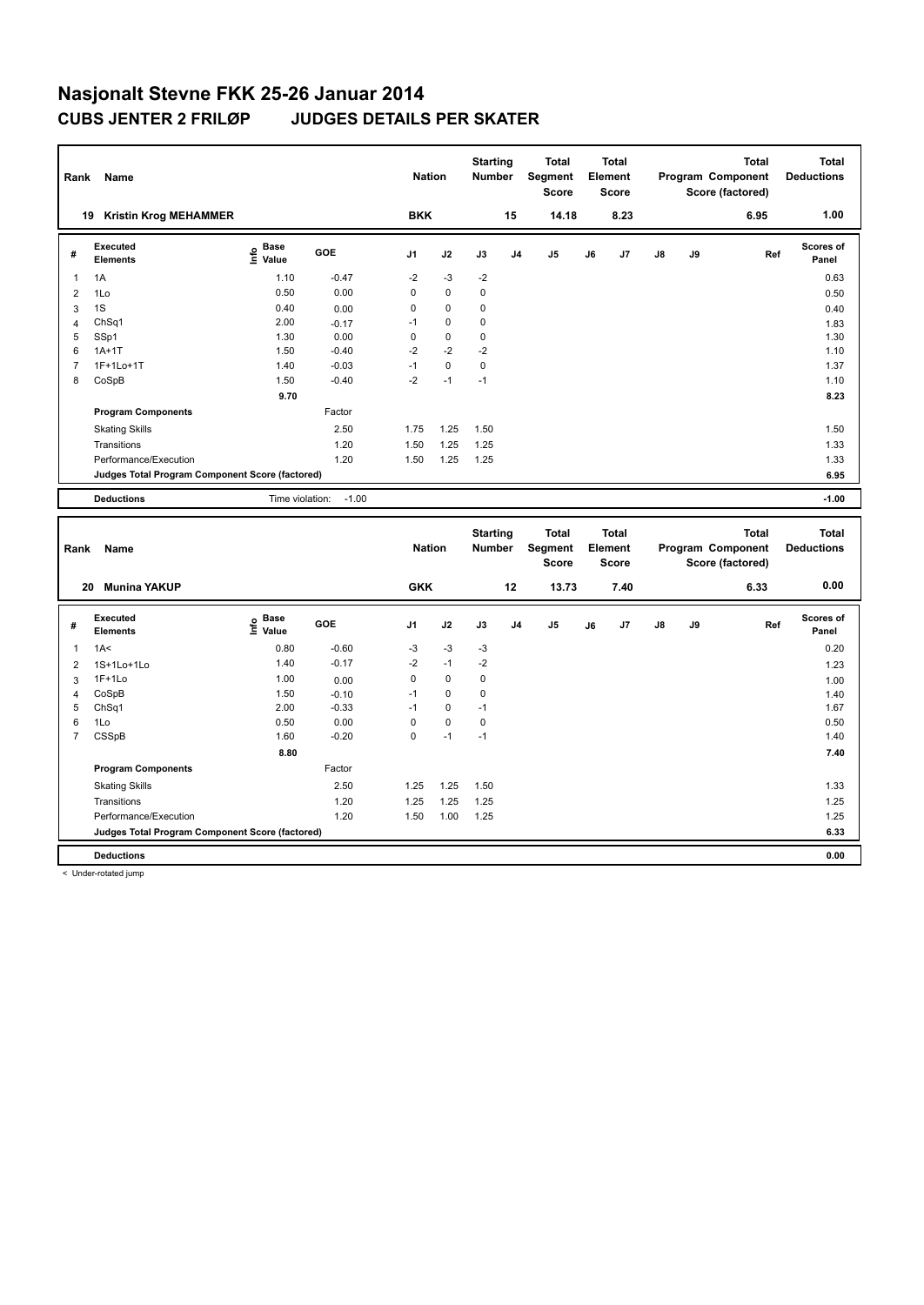| Rank | Name                                            |                                |         | <b>Nation</b>  |              | <b>Starting</b><br><b>Number</b> |                | <b>Total</b><br>Segment<br><b>Score</b> |    | <b>Total</b><br>Element<br><b>Score</b> |               |    | <b>Total</b><br>Program Component<br>Score (factored) | <b>Total</b><br><b>Deductions</b> |
|------|-------------------------------------------------|--------------------------------|---------|----------------|--------------|----------------------------------|----------------|-----------------------------------------|----|-----------------------------------------|---------------|----|-------------------------------------------------------|-----------------------------------|
| 21   | <b>Victoria Tidemand TVEDT</b>                  |                                |         | <b>AKK</b>     |              |                                  | 5              | 12.69                                   |    | 4.74                                    |               |    | 7.95                                                  | 0.00                              |
| #    | Executed<br><b>Elements</b>                     | $\sum_{i=1}^{n}$ Pase<br>Value | GOE     | J <sub>1</sub> | J2           | J3                               | J <sub>4</sub> | J5                                      | J6 | J7                                      | $\mathsf{J}8$ | J9 | Ref                                                   | <b>Scores of</b><br>Panel         |
| 1    | 1Lz                                             | 0.60                           | 0.00    | 0              | 0            | 0                                |                |                                         |    |                                         |               |    |                                                       | 0.60                              |
| 2    | CoSp1                                           | 1.70                           | 0.00    | 0              | $\mathbf 0$  | 0                                |                |                                         |    |                                         |               |    |                                                       | 1.70                              |
| 3    | $1A < +SEQ$                                     | 0.00                           | 0.00    |                |              |                                  |                |                                         |    |                                         |               |    |                                                       | 0.00                              |
| 4    | ChSq                                            | 0.00                           | 0.00    |                |              |                                  |                |                                         |    |                                         |               |    |                                                       | 0.00                              |
| 5    | 1A<<                                            | 0.00                           | 0.00    |                |              |                                  |                |                                         |    |                                         |               |    |                                                       | 0.00                              |
| 6    | 1Lo                                             | 0.50                           | 0.07    | $\mathbf 0$    | $\mathbf 0$  |                                  |                |                                         |    |                                         |               |    |                                                       | 0.57                              |
| 7    | SSpB                                            | 1.10                           | 0.50    |                | $\mathbf{1}$ |                                  |                |                                         |    |                                         |               |    |                                                       | 1.60                              |
| 8    | 1S                                              | 0.40                           | $-0.13$ | $-1$           | $-2$         | $-1$                             |                |                                         |    |                                         |               |    |                                                       | 0.27                              |
|      |                                                 | 4.30                           |         |                |              |                                  |                |                                         |    |                                         |               |    |                                                       | 4.74                              |
|      | <b>Program Components</b>                       |                                | Factor  |                |              |                                  |                |                                         |    |                                         |               |    |                                                       |                                   |
|      | <b>Skating Skills</b>                           |                                | 2.50    | 1.75           | 1.50         | 1.50                             |                |                                         |    |                                         |               |    |                                                       | 1.58                              |
|      | Transitions                                     |                                | 1.20    | 2.00           | 1.25         | 1.25                             |                |                                         |    |                                         |               |    |                                                       | 1.50                              |
|      | Performance/Execution                           |                                | 1.20    | 2.25           | 1.75         | 1.50                             |                |                                         |    |                                         |               |    |                                                       | 1.83                              |
|      | Judges Total Program Component Score (factored) |                                |         |                |              |                                  |                |                                         |    |                                         |               |    |                                                       | 7.95                              |
|      | <b>Deductions</b>                               |                                |         |                |              |                                  |                |                                         |    |                                         |               |    |                                                       | 0.00                              |

<< Downgraded jump

| Rank           | Name                                            |                                  |            | <b>Nation</b>  |                          | <b>Starting</b><br><b>Number</b> |                | <b>Total</b><br>Segment<br><b>Score</b> |    | <b>Total</b><br>Element<br><b>Score</b> |               |    | <b>Total</b><br>Program Component<br>Score (factored) | Total<br><b>Deductions</b> |
|----------------|-------------------------------------------------|----------------------------------|------------|----------------|--------------------------|----------------------------------|----------------|-----------------------------------------|----|-----------------------------------------|---------------|----|-------------------------------------------------------|----------------------------|
| 22             | Zoë VAN DER MARK                                |                                  |            | <b>BKK</b>     |                          |                                  | 19             | 12.58                                   |    | 5.23                                    |               |    | 7.35                                                  | 0.00                       |
| #              | Executed<br><b>Elements</b>                     | <b>Base</b><br>e Base<br>⊆ Value | <b>GOE</b> | J <sub>1</sub> | J2                       | J3                               | J <sub>4</sub> | J <sub>5</sub>                          | J6 | J7                                      | $\mathsf{J}8$ | J9 | Ref                                                   | <b>Scores of</b><br>Panel  |
| 1              | 1Lo                                             | 0.50                             | $-0.03$    | 0              | $-1$                     | 0                                |                |                                         |    |                                         |               |    |                                                       | 0.47                       |
| 2              | ChSq                                            | 0.00                             | 0.00       | $\blacksquare$ | $\overline{\phantom{a}}$ | $\overline{\phantom{a}}$         |                |                                         |    |                                         |               |    |                                                       | 0.00                       |
| 3              | 1Lz                                             | 0.60                             | 0.00       | $\mathbf 0$    | $\pmb{0}$                | 0                                |                |                                         |    |                                         |               |    |                                                       | 0.60                       |
| 4              | 1F+1Lo+1T                                       | 1.40                             | $-0.07$    | 0              | $-1$                     | $-1$                             |                |                                         |    |                                         |               |    |                                                       | 1.33                       |
| 5              | SSpB                                            | 1.10                             | $-0.20$    | $-1$           | $-1$                     | 0                                |                |                                         |    |                                         |               |    |                                                       | 0.90                       |
| 6              | 1Lo                                             | 0.50                             | 0.00       | 0              | $\mathbf 0$              | 0                                |                |                                         |    |                                         |               |    |                                                       | 0.50                       |
| $\overline{7}$ | $1F+1Lo$                                        | 1.00                             | $-0.07$    | 0              | $-1$                     | $-1$                             |                |                                         |    |                                         |               |    |                                                       | 0.93                       |
| 8              | <b>USpB</b>                                     | 1.00                             | $-0.50$    | $-2$           | $-1$                     | $-2$                             |                |                                         |    |                                         |               |    |                                                       | 0.50                       |
|                |                                                 | 6.10                             |            |                |                          |                                  |                |                                         |    |                                         |               |    |                                                       | 5.23                       |
|                | <b>Program Components</b>                       |                                  | Factor     |                |                          |                                  |                |                                         |    |                                         |               |    |                                                       |                            |
|                | <b>Skating Skills</b>                           |                                  | 2.50       | 2.00           | 1.25                     | 1.25                             |                |                                         |    |                                         |               |    |                                                       | 1.50                       |
|                | Transitions                                     |                                  | 1.20       | 2.25           | 1.25                     | 1.25                             |                |                                         |    |                                         |               |    |                                                       | 1.58                       |
|                | Performance/Execution                           |                                  | 1.20       | 2.00           | 1.00                     | 1.25                             |                |                                         |    |                                         |               |    |                                                       | 1.42                       |
|                | Judges Total Program Component Score (factored) |                                  |            |                |                          |                                  |                |                                         |    |                                         |               |    |                                                       | 7.35                       |
|                | <b>Deductions</b>                               |                                  |            |                |                          |                                  |                |                                         |    |                                         |               |    |                                                       | 0.00                       |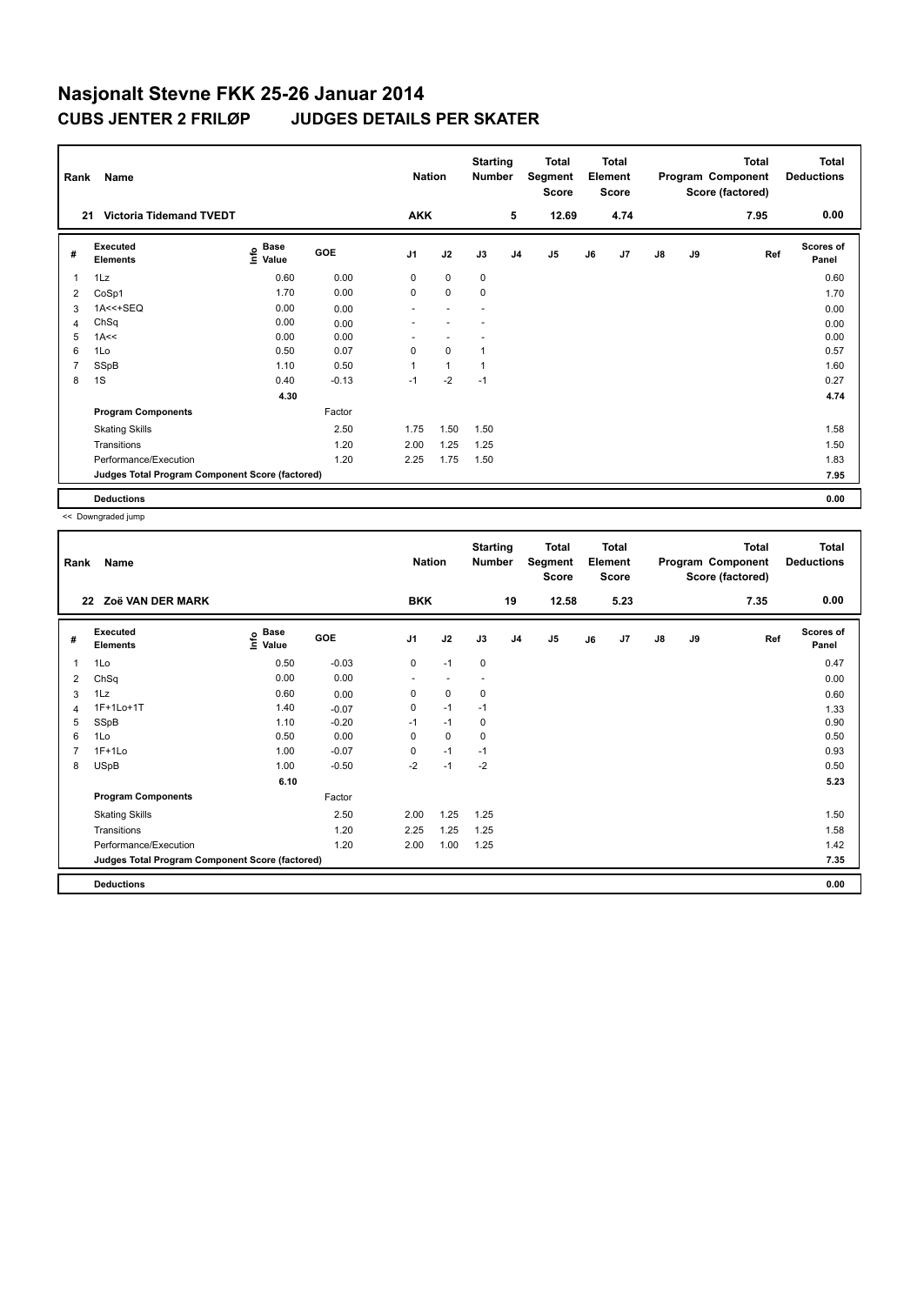| Rank                    | Name                                            |                   |         | <b>Nation</b>  |                      | <b>Starting</b><br>Number |                | <b>Total</b><br>Segment<br><b>Score</b> |    | <b>Total</b><br>Element<br><b>Score</b> |    |    | <b>Total</b><br>Program Component<br>Score (factored) | <b>Total</b><br><b>Deductions</b> |
|-------------------------|-------------------------------------------------|-------------------|---------|----------------|----------------------|---------------------------|----------------|-----------------------------------------|----|-----------------------------------------|----|----|-------------------------------------------------------|-----------------------------------|
|                         | 23 Emma Christine LARSSEN                       |                   |         | <b>HIL</b>     |                      |                           | 24             | 12.55                                   |    | 5.50                                    |    |    | 7.05                                                  | 0.00                              |
| #                       | <b>Executed</b><br><b>Elements</b>              | e Base<br>E Value | GOE     | J <sub>1</sub> | J2                   | J3                        | J <sub>4</sub> | J5                                      | J6 | J7                                      | J8 | J9 | Ref                                                   | <b>Scores of</b><br>Panel         |
| 1                       | ChSq1                                           | 2.00              | 0.00    | 0              | $\mathbf 0$          | $\mathbf 0$               |                |                                         |    |                                         |    |    |                                                       | 2.00                              |
| $\overline{2}$          | CoSp                                            | 0.00              | 0.00    | $\overline{a}$ | $\ddot{\phantom{1}}$ | $\ddot{\phantom{1}}$      |                |                                         |    |                                         |    |    |                                                       | 0.00                              |
| 3                       | 1F+1Lo+1Lo                                      | 1.50              | $-0.07$ | $-1$           | 0                    | $-1$                      |                |                                         |    |                                         |    |    |                                                       | 1.43                              |
| $\overline{4}$          | 1Lo                                             | 0.50              | $-0.07$ | $-1$           | $\pmb{0}$            | $-1$                      |                |                                         |    |                                         |    |    |                                                       | 0.43                              |
| 5                       | 1F                                              | 0.50              | $-0.13$ | $-1$           | $-2$                 | $-1$                      |                |                                         |    |                                         |    |    |                                                       | 0.37                              |
| 6                       | SSp                                             | 0.00              | 0.00    |                | $\ddot{\phantom{1}}$ | $\sim$                    |                |                                         |    |                                         |    |    |                                                       | 0.00                              |
| $\overline{7}$          | 1S+1Lo                                          | 0.90              | $-0.03$ | 0              | $\mathbf 0$          | $-1$                      |                |                                         |    |                                         |    |    |                                                       | 0.87                              |
| 8                       | 1T                                              | 0.40              | 0.00    | 0              | $\mathbf 0$          | 0                         |                |                                         |    |                                         |    |    |                                                       | 0.40                              |
|                         |                                                 | 5.80              |         |                |                      |                           |                |                                         |    |                                         |    |    |                                                       | 5.50                              |
|                         | <b>Program Components</b>                       |                   | Factor  |                |                      |                           |                |                                         |    |                                         |    |    |                                                       |                                   |
|                         | <b>Skating Skills</b>                           |                   | 2.50    | 1.75           | 1.50                 | 1.25                      |                |                                         |    |                                         |    |    |                                                       | 1.50                              |
|                         | Transitions                                     |                   | 1.20    | 1.50           | 1.00                 | 1.00                      |                |                                         |    |                                         |    |    |                                                       | 1.17                              |
|                         | Performance/Execution                           |                   | 1.20    | 2.25           | 1.25                 | 1.25                      |                |                                         |    |                                         |    |    |                                                       | 1.58                              |
|                         | Judges Total Program Component Score (factored) |                   |         |                |                      |                           |                |                                         |    |                                         |    |    |                                                       | 7.05                              |
|                         | <b>Deductions</b>                               |                   |         |                |                      |                           |                |                                         |    |                                         |    |    |                                                       | 0.00                              |
|                         |                                                 |                   |         |                |                      |                           |                |                                         |    |                                         |    |    |                                                       |                                   |
|                         |                                                 |                   |         |                |                      |                           |                |                                         |    |                                         |    |    |                                                       |                                   |
|                         |                                                 |                   |         |                |                      | <b>Starting</b>           |                | <b>Total</b>                            |    | <b>Total</b>                            |    |    | <b>Total</b>                                          | <b>Total</b>                      |
| Rank                    | Name                                            |                   |         | <b>Nation</b>  |                      | Number                    |                | Segment<br><b>Score</b>                 |    | Element<br><b>Score</b>                 |    |    | Program Component                                     | <b>Deductions</b>                 |
|                         |                                                 |                   |         |                |                      |                           |                |                                         |    |                                         |    |    | Score (factored)                                      |                                   |
|                         | 24 Hedda SØRENSEN AAREVOLL                      |                   |         | <b>BKK</b>     |                      |                           | 25             | 12.20                                   |    | 5.97                                    |    |    | 6.23                                                  | 0.00                              |
| #                       | <b>Executed</b><br><b>Elements</b>              | $rac{e}{E}$ Base  | GOE     | J1             | J2                   | J3                        | J <sub>4</sub> | J5                                      | J6 | J7                                      | J8 | J9 | Ref                                                   | Scores of<br>Panel                |
| 1                       | 1Lo+1Lo                                         | 1.00              | $-0.03$ | 0              | $-1$                 | $\mathbf 0$               |                |                                         |    |                                         |    |    |                                                       | 0.97                              |
| $\overline{\mathbf{c}}$ | SSp                                             | 0.00              | 0.00    | L,             | L,                   | Ĭ.                        |                |                                         |    |                                         |    |    |                                                       | 0.00                              |
| 3                       | 1F                                              | 0.50              | 0.00    | 0              | $\pmb{0}$            | $\pmb{0}$                 |                |                                         |    |                                         |    |    |                                                       | 0.50                              |
| $\overline{4}$          | ChSq1                                           | 2.00              | $-0.50$ | $-1$           | $-1$                 | $-1$                      |                |                                         |    |                                         |    |    |                                                       | 1.50                              |
| 5                       | 1Lo                                             | 0.50              | $-0.17$ | $-2$           | $-2$                 | $-1$                      |                |                                         |    |                                         |    |    |                                                       | 0.33                              |
| 6                       | $1F+1T+1T$                                      | 1.30              | $-0.03$ | 0              | $\mathbf 0$          | $-1$                      |                |                                         |    |                                         |    |    |                                                       | 1.27                              |
| $\overline{7}$          | <b>USpB</b>                                     | 1.00              | 0.00    | 0              | 0                    | $\pmb{0}$                 |                |                                         |    |                                         |    |    |                                                       | 1.00                              |
| 8                       | 1Lz                                             | 0.60<br>e         | $-0.20$ | $-2$           | $-2$                 | $-2$                      |                |                                         |    |                                         |    |    |                                                       | 0.40                              |
|                         |                                                 | 6.90              |         |                |                      |                           |                |                                         |    |                                         |    |    |                                                       | 5.97                              |
|                         | <b>Program Components</b>                       |                   | Factor  |                |                      |                           |                |                                         |    |                                         |    |    |                                                       |                                   |
|                         | <b>Skating Skills</b>                           |                   | 2.50    | 1.75           | 1.00                 | 1.00                      |                |                                         |    |                                         |    |    |                                                       | 1.25                              |
|                         | Transitions                                     |                   | 1.20    | 1.50           | 1.00                 | 1.25                      |                |                                         |    |                                         |    |    |                                                       | 1.25                              |
|                         | Performance/Execution                           |                   | 1.20    | 1.75           | 1.00                 | 1.25                      |                |                                         |    |                                         |    |    |                                                       | 1.33                              |
|                         | Judges Total Program Component Score (factored) |                   |         |                |                      |                           |                |                                         |    |                                         |    |    |                                                       | 6.23                              |

e Jump take off with wrong edge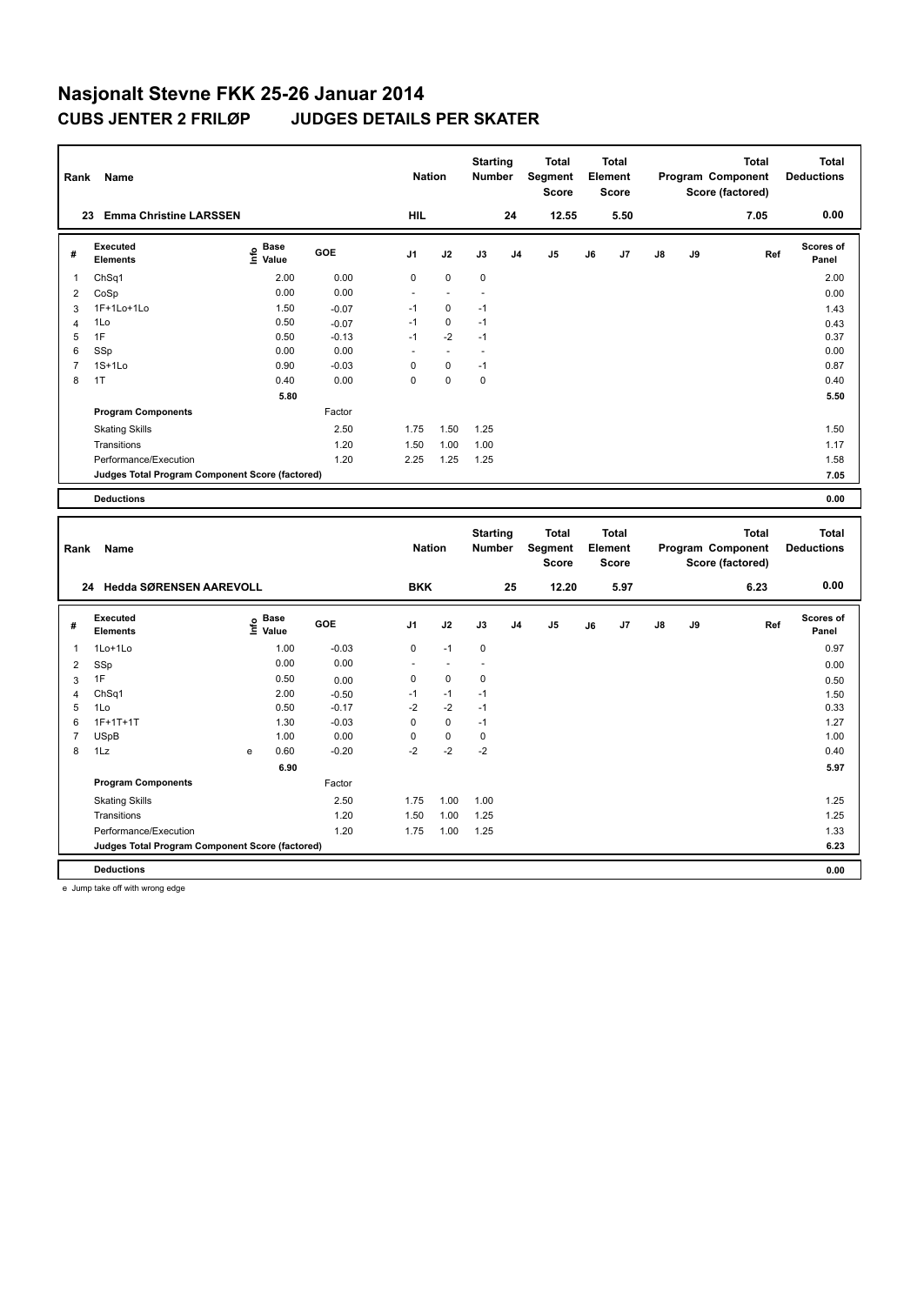| Rank           | Name                                            |                                           |         | <b>Nation</b>  |                | <b>Starting</b><br><b>Number</b> |                | <b>Total</b><br>Segment<br>Score        |    | <b>Total</b><br>Element<br>Score        |    |    | <b>Total</b><br>Program Component<br>Score (factored) | <b>Total</b><br><b>Deductions</b> |
|----------------|-------------------------------------------------|-------------------------------------------|---------|----------------|----------------|----------------------------------|----------------|-----------------------------------------|----|-----------------------------------------|----|----|-------------------------------------------------------|-----------------------------------|
|                | 25 Julie CIELICKI                               |                                           |         | <b>FKK</b>     |                |                                  | 18             | 12.17                                   |    | 6.24                                    |    |    | 5.93                                                  | 0.00                              |
| #              | <b>Executed</b><br><b>Elements</b>              | $\frac{e}{E}$ Base<br>$\frac{e}{E}$ Value | GOE     | J1             | J2             | J3                               | J <sub>4</sub> | J5                                      | J6 | J7                                      | J8 | J9 | Ref                                                   | <b>Scores of</b><br>Panel         |
| 1              | 1F                                              | 0.50                                      | 0.00    | 0              | $\pmb{0}$      | $\pmb{0}$                        |                |                                         |    |                                         |    |    |                                                       | 0.50                              |
| $\overline{2}$ | <b>USpB</b>                                     | 1.00                                      | 0.00    | 0              | 0              | 0                                |                |                                         |    |                                         |    |    |                                                       | 1.00                              |
| 3              | ChSq1                                           | 2.00                                      | $-0.33$ | $-1$           | $-1$           | 0                                |                |                                         |    |                                         |    |    |                                                       | 1.67                              |
| $\overline{4}$ | $1T+1T$                                         | 0.80                                      | 0.00    | 0              | $\mathbf 0$    | 0                                |                |                                         |    |                                         |    |    |                                                       | 0.80                              |
| 5              | SSp                                             | 0.00                                      | 0.00    |                | $\overline{a}$ |                                  |                |                                         |    |                                         |    |    |                                                       | 0.00                              |
| 6              | 1S                                              | 0.40                                      | 0.00    | 0              | 0              | 0                                |                |                                         |    |                                         |    |    |                                                       | 0.40                              |
| $\overline{7}$ | 1Lo+1Lo+1Lo                                     | 1.50                                      | $-0.10$ | $-1$           | $-1$           | $-1$                             |                |                                         |    |                                         |    |    |                                                       | 1.40                              |
| 8              | 1Lz                                             | 0.60                                      | $-0.13$ | $-2$           | $-1$           | $-1$                             |                |                                         |    |                                         |    |    |                                                       | 0.47                              |
|                |                                                 | 6.80                                      |         |                |                |                                  |                |                                         |    |                                         |    |    |                                                       | 6.24                              |
|                | <b>Program Components</b>                       |                                           | Factor  |                |                |                                  |                |                                         |    |                                         |    |    |                                                       |                                   |
|                | <b>Skating Skills</b>                           |                                           | 2.50    | 1.25           | 1.25           | 1.25                             |                |                                         |    |                                         |    |    |                                                       | 1.25                              |
|                | Transitions                                     |                                           | 1.20    | 1.00           | 1.00           | 1.25                             |                |                                         |    |                                         |    |    |                                                       | 1.08                              |
|                | Performance/Execution                           |                                           | 1.20    | 1.25           | 1.25           | 1.25                             |                |                                         |    |                                         |    |    |                                                       | 1.25                              |
|                | Judges Total Program Component Score (factored) |                                           |         |                |                |                                  |                |                                         |    |                                         |    |    |                                                       | 5.93                              |
|                | <b>Deductions</b>                               |                                           |         |                |                |                                  |                |                                         |    |                                         |    |    |                                                       | 0.00                              |
|                |                                                 |                                           |         |                |                |                                  |                |                                         |    |                                         |    |    |                                                       |                                   |
|                |                                                 |                                           |         |                |                |                                  |                |                                         |    |                                         |    |    |                                                       |                                   |
| Rank           | Name                                            |                                           |         | <b>Nation</b>  |                | <b>Starting</b><br>Number        |                | <b>Total</b><br>Segment<br><b>Score</b> |    | <b>Total</b><br>Element<br><b>Score</b> |    |    | <b>Total</b><br>Program Component<br>Score (factored) | <b>Total</b><br><b>Deductions</b> |
|                | 26 Marie Hafstad DEISZ                          |                                           |         | <b>BKK</b>     |                |                                  | 16             | 11.39                                   |    | 5.36                                    |    |    | 6.03                                                  | 0.00                              |
| #              | <b>Executed</b><br><b>Elements</b>              | $\overset{\circ}{\text{E}}$ Value         | GOE     | J <sub>1</sub> | J2             | J3                               | J <sub>4</sub> | J <sub>5</sub>                          | J6 | J7                                      | J8 | J9 | Ref                                                   | <b>Scores of</b><br>Panel         |
| 1              | $1Lo+1T$                                        | 0.90                                      | $-0.07$ | 0              | $-1$           | $-1$                             |                |                                         |    |                                         |    |    |                                                       | 0.83                              |
| $\overline{2}$ | 1F                                              | 0.50                                      | $-0.23$ | -3             | $-2$           | $-2$                             |                |                                         |    |                                         |    |    |                                                       | 0.27                              |
| 3              | SSp                                             | 0.00                                      | 0.00    |                | $\overline{a}$ | L,                               |                |                                         |    |                                         |    |    |                                                       | 0.00                              |
| $\overline{4}$ | 1Lo                                             | 0.50                                      | 0.00    | 0              | 0              | 0                                |                |                                         |    |                                         |    |    |                                                       | 0.50                              |
| 5              | $1S+1T+1T$                                      | 1.20                                      | $-0.07$ | $-1$           | $\pmb{0}$      | $-1$                             |                |                                         |    |                                         |    |    |                                                       | 1.13                              |
| 6              | <b>USpB</b>                                     | 1.00                                      | $-0.10$ | 0              | $\mathbf 0$    | $-1$                             |                |                                         |    |                                         |    |    |                                                       | 0.90                              |
| $\overline{7}$ | 1Lo                                             | 0.50                                      | $-0.10$ | $-2$           | 0              | $-1$                             |                |                                         |    |                                         |    |    |                                                       | 0.40                              |
| 8              | ChSq1                                           | 2.00                                      | $-0.67$ | $-2$           | $-1$           | $-1$                             |                |                                         |    |                                         |    |    |                                                       | 1.33                              |
|                |                                                 | 6.60                                      |         |                |                |                                  |                |                                         |    |                                         |    |    |                                                       | 5.36                              |
|                | <b>Program Components</b>                       |                                           | Factor  |                |                |                                  |                |                                         |    |                                         |    |    |                                                       |                                   |
|                | <b>Skating Skills</b>                           |                                           | 2.50    | 1.25           | 1.25           | 1.25                             |                |                                         |    |                                         |    |    |                                                       | 1.25                              |
|                | Transitions                                     |                                           | 1.20    | 1.25           | 1.00           | 1.25                             |                |                                         |    |                                         |    |    |                                                       | 1.17                              |
|                | Performance/Execution                           |                                           | 1.20    | 1.25           | 1.00           | 1.50                             |                |                                         |    |                                         |    |    |                                                       | 1.25                              |
|                | Judges Total Program Component Score (factored) |                                           |         |                |                |                                  |                |                                         |    |                                         |    |    |                                                       | 6.03                              |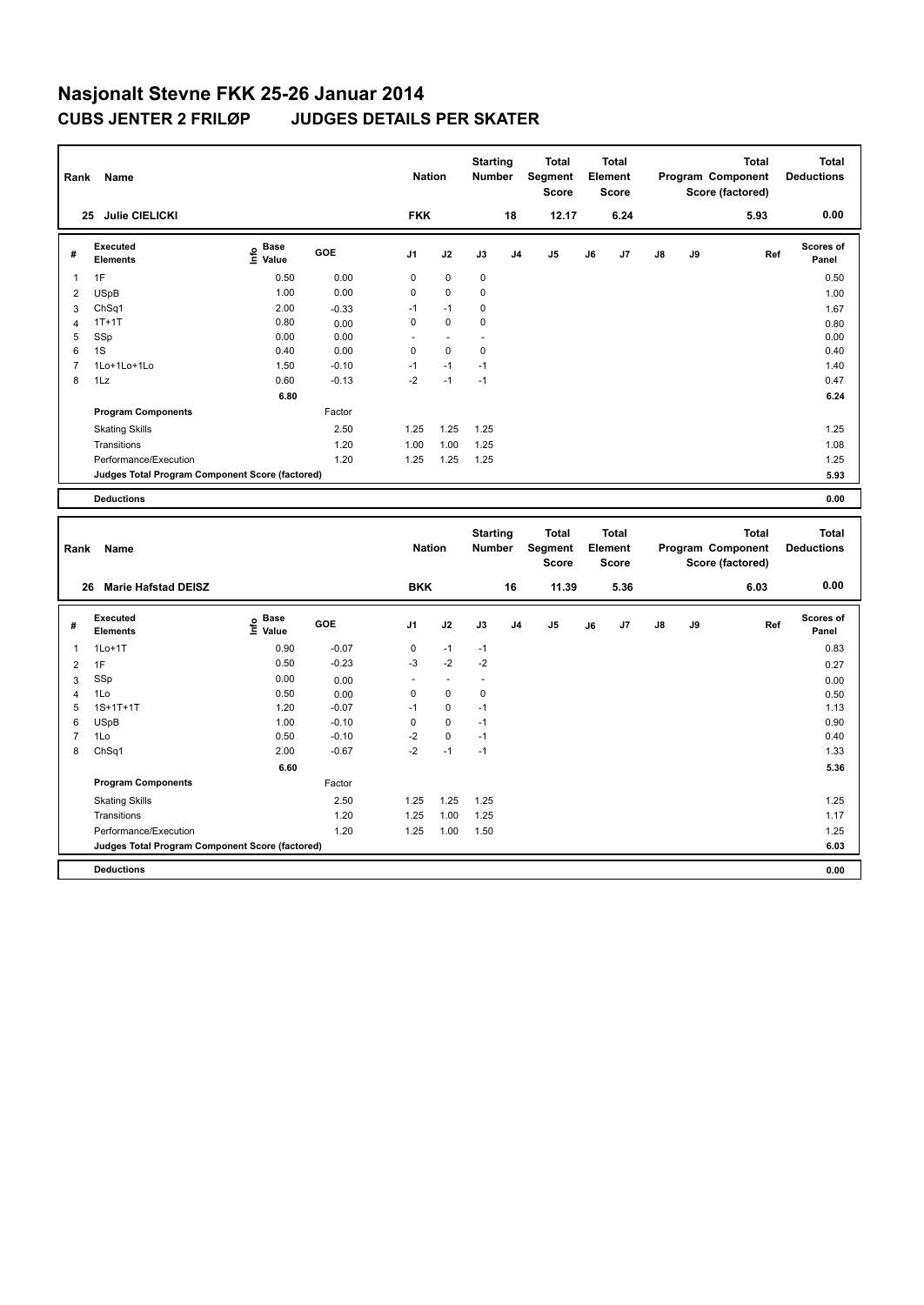| Rank                    | Name                                            |                                           |         | <b>Nation</b>       |                | <b>Starting</b><br>Number        |    | <b>Total</b><br>Segment<br>Score        |    | Total<br>Element<br><b>Score</b> |    |    | <b>Total</b><br>Program Component<br>Score (factored) | <b>Total</b><br><b>Deductions</b> |
|-------------------------|-------------------------------------------------|-------------------------------------------|---------|---------------------|----------------|----------------------------------|----|-----------------------------------------|----|----------------------------------|----|----|-------------------------------------------------------|-----------------------------------|
|                         | 27 Rebekka Anne COLLYER                         |                                           |         | <b>BKK</b>          |                |                                  | 20 | 11.30                                   |    | 5.60                             |    |    | 5.70                                                  | 0.00                              |
| #                       | Executed<br><b>Elements</b>                     | $\frac{e}{E}$ Base<br>$\frac{E}{E}$ Value | GOE     | J1                  | J2             | J3                               | J4 | J5                                      | J6 | J7                               | J8 | J9 | Ref                                                   | Scores of<br>Panel                |
| 1                       | $1S+1T+1T$                                      | 1.20                                      | 0.00    | $\mathbf 0$         | 0              | 0                                |    |                                         |    |                                  |    |    |                                                       | 1.20                              |
| 2                       | SSpB                                            | 1.10                                      | $-0.10$ | $-1$                | 0              | 0                                |    |                                         |    |                                  |    |    |                                                       | 1.00                              |
| 3                       | 1F                                              | 0.50                                      | 0.00    | 0                   | 0              | 0                                |    |                                         |    |                                  |    |    |                                                       | 0.50                              |
| 4                       | 1F+1Lo                                          | 1.00                                      | 0.00    | 0                   | $\mathbf 0$    | $\mathbf 0$                      |    |                                         |    |                                  |    |    |                                                       | 1.00                              |
| 5                       | ChSq                                            | 0.00                                      | 0.00    | $\overline{a}$      | $\sim$         | $\overline{a}$                   |    |                                         |    |                                  |    |    |                                                       | 0.00                              |
| 6                       | 1Lo                                             | 0.50                                      | $-0.03$ | 0                   | $\pmb{0}$      | $-1$                             |    |                                         |    |                                  |    |    |                                                       | 0.47                              |
| $\overline{7}$          | 1Lz                                             | 0.60                                      | $-0.17$ | $-2$                | $-2$           | $-1$                             |    |                                         |    |                                  |    |    |                                                       | 0.43                              |
| 8                       | <b>USpB</b>                                     | 1.00                                      | 0.00    | $\mathbf 0$         | $\mathbf 0$    | 0                                |    |                                         |    |                                  |    |    |                                                       | 1.00                              |
|                         |                                                 | 5.90                                      |         |                     |                |                                  |    |                                         |    |                                  |    |    |                                                       | 5.60                              |
|                         | <b>Program Components</b>                       |                                           | Factor  |                     |                |                                  |    |                                         |    |                                  |    |    |                                                       |                                   |
|                         | <b>Skating Skills</b>                           |                                           | 2.50    | 1.25                | 1.00           | 1.00                             |    |                                         |    |                                  |    |    |                                                       | 1.08                              |
|                         | Transitions                                     |                                           | 1.20    | 1.25                | 1.00           | 1.25                             |    |                                         |    |                                  |    |    |                                                       | 1.17                              |
|                         | Performance/Execution                           |                                           | 1.20    | 1.50                | 1.25           | 1.25                             |    |                                         |    |                                  |    |    |                                                       | 1.33                              |
|                         | Judges Total Program Component Score (factored) |                                           |         |                     |                |                                  |    |                                         |    |                                  |    |    |                                                       | 5.70                              |
|                         | <b>Deductions</b>                               |                                           |         |                     |                |                                  |    |                                         |    |                                  |    |    |                                                       | 0.00                              |
|                         |                                                 |                                           |         |                     |                |                                  |    |                                         |    |                                  |    |    |                                                       |                                   |
| Rank                    | Name                                            |                                           |         | <b>Nation</b>       |                | <b>Starting</b><br>Number        |    | <b>Total</b><br>Segment<br><b>Score</b> |    | Total<br>Element<br><b>Score</b> |    |    | <b>Total</b><br>Program Component<br>Score (factored) | <b>Total</b><br><b>Deductions</b> |
|                         | 28 June BERGH                                   |                                           |         | <b>FKK</b>          |                |                                  | 13 | 9.35                                    |    | 2.60                             |    |    | 6.75                                                  | 0.00                              |
|                         | Executed                                        |                                           |         |                     |                |                                  |    |                                         |    |                                  |    |    |                                                       | Scores of                         |
| #                       | <b>Elements</b>                                 | $\overset{\circ}{\text{E}}$ Value         | GOE     | J1                  | J2             | J3                               | J4 | J5                                      | J6 | J7                               | J8 | J9 | Ref                                                   | Panel                             |
| 1                       | F                                               | 0.00                                      | 0.00    |                     | $\overline{a}$ | $\sim$                           |    |                                         |    |                                  |    |    |                                                       | 0.00                              |
| 2                       | CSpB                                            | 1.10                                      | $-0.20$ | $-1$                | $\pmb{0}$      | $-1$                             |    |                                         |    |                                  |    |    |                                                       | 0.90                              |
| 3                       | ChSq                                            | 0.00                                      | 0.00    |                     | $\overline{a}$ |                                  |    |                                         |    |                                  |    |    |                                                       | 0.00                              |
| $\overline{\mathbf{4}}$ | Lo                                              | 0.00                                      | 0.00    |                     | $\sim$         | $\sim$                           |    |                                         |    |                                  |    |    |                                                       | 0.00                              |
| 5                       | $1S+1T$                                         | 0.80                                      | 0.00    | 0                   | 0              | 0                                |    |                                         |    |                                  |    |    |                                                       | 0.80                              |
| 6                       | 1Lz                                             | 0.60                                      | $-0.30$ | -3                  | $-3$           | $-3$                             |    |                                         |    |                                  |    |    |                                                       | 0.30                              |
| $\overline{7}$          | <b>USpB</b>                                     | 1.00                                      | $-0.40$ | $-1$                | $-1$           | $-2$                             |    |                                         |    |                                  |    |    |                                                       | 0.60                              |
|                         |                                                 | 3.50                                      |         |                     |                |                                  |    |                                         |    |                                  |    |    |                                                       | 2.60                              |
|                         | <b>Program Components</b>                       |                                           | Factor  |                     |                |                                  |    |                                         |    |                                  |    |    |                                                       |                                   |
|                         | <b>Skating Skills</b>                           |                                           | 2.50    | 1.50                | 1.25           | 1.50                             |    |                                         |    |                                  |    |    |                                                       | 1.42                              |
|                         | Transitions                                     |                                           | 1.20    | 1.75                | 1.00           | 1.00                             |    |                                         |    |                                  |    |    |                                                       | 1.25                              |
|                         | Performance/Execution                           |                                           | 1.20    | 1.75                | 1.25           | 1.25                             |    |                                         |    |                                  |    |    |                                                       | 1.42                              |
|                         | Judges Total Program Component Score (factored) |                                           |         |                     |                |                                  |    |                                         |    |                                  |    |    |                                                       | 6.75                              |
|                         | <b>Deductions</b>                               |                                           |         |                     |                |                                  |    |                                         |    |                                  |    |    |                                                       | 0.00                              |
|                         |                                                 |                                           |         |                     |                |                                  |    |                                         |    |                                  |    |    |                                                       |                                   |
| Rank                    | Name                                            |                                           |         | <b>Nation</b>       |                | <b>Starting</b><br><b>Number</b> |    | <b>Total</b><br>Segment<br>Score        |    | Total<br>Element<br><b>Score</b> |    |    | <b>Total</b><br>Program Component<br>Score (factored) | Total<br><b>Deductions</b>        |
|                         | 29 Johanne Pedersen ELLEVSET                    |                                           |         | <b>TSK</b>          |                |                                  | 21 | 7.78                                    |    | 3.28                             |    |    | 4.50                                                  | 0.00                              |
| #                       | Executed<br><b>Elements</b>                     | $\frac{6}{5}$ Base<br>$\frac{1}{5}$ Value | GOE     | J1                  | J2             | J3                               | J4 | J5                                      | J6 | J7                               | J8 | J9 | Ref                                                   | Scores of<br>Panel                |
| 1                       | 1S                                              | 0.40                                      | $-0.03$ | $\mathbf 0$         | $\pmb{0}$      | $-1$                             |    |                                         |    |                                  |    |    |                                                       | 0.37                              |
| $\overline{\mathbf{c}}$ | 1S                                              | 0.40                                      | $-0.13$ | $-1$                | $-1$           | $-2$                             |    |                                         |    |                                  |    |    |                                                       | 0.27                              |
| 3                       | 1T                                              | 0.40                                      | 0.00    | 0                   | $\pmb{0}$      | $\mathbf 0$                      |    |                                         |    |                                  |    |    |                                                       | 0.40                              |
| $\overline{\mathbf{4}}$ | <b>USpB</b>                                     | 1.00                                      | 0.00    | 0                   | $\mathbf 0$    | $\mathbf 0$                      |    |                                         |    |                                  |    |    |                                                       | 1.00                              |
| 5                       | ChSq                                            | 0.00                                      | 0.00    | $\bar{\phantom{a}}$ | $\omega$       | $\overline{\phantom{a}}$         |    |                                         |    |                                  |    |    |                                                       | 0.00                              |
| 6                       | CSp                                             | 0.00                                      | 0.00    | $\sim$              | $\sim$         | $\overline{a}$                   |    |                                         |    |                                  |    |    |                                                       | 0.00                              |
| $\overline{7}$          | 1Lo                                             | 0.50                                      | $-0.23$ | $-2$                | $-3$           | $-2$                             |    |                                         |    |                                  |    |    |                                                       | 0.27                              |
| 8                       | $1S+1T+1T$                                      | 1.20                                      | $-0.23$ | $-2$                | $-2$           | $-3$                             |    |                                         |    |                                  |    |    |                                                       | 0.97                              |
|                         |                                                 | 3.90                                      |         |                     |                |                                  |    |                                         |    |                                  |    |    |                                                       | 3.28                              |
|                         | <b>Program Components</b>                       |                                           | Factor  |                     |                |                                  |    |                                         |    |                                  |    |    |                                                       |                                   |
|                         | <b>Skating Skills</b>                           |                                           | 2.50    | 1.00                | 1.00           | 1.00                             |    |                                         |    |                                  |    |    |                                                       | 1.00                              |
|                         | Transitions                                     |                                           | 1.20    | 0.75                | 1.00           | 0.75                             |    |                                         |    |                                  |    |    |                                                       | 0.83                              |
|                         | Performance/Execution                           |                                           | 1.20    | 0.75                | 0.75           | 1.00                             |    |                                         |    |                                  |    |    |                                                       | 0.83                              |
|                         | Judges Total Program Component Score (factored) |                                           |         |                     |                |                                  |    |                                         |    |                                  |    |    |                                                       | 4.50                              |
|                         | <b>Deductions</b>                               |                                           |         |                     |                |                                  |    |                                         |    |                                  |    |    |                                                       | 0.00                              |